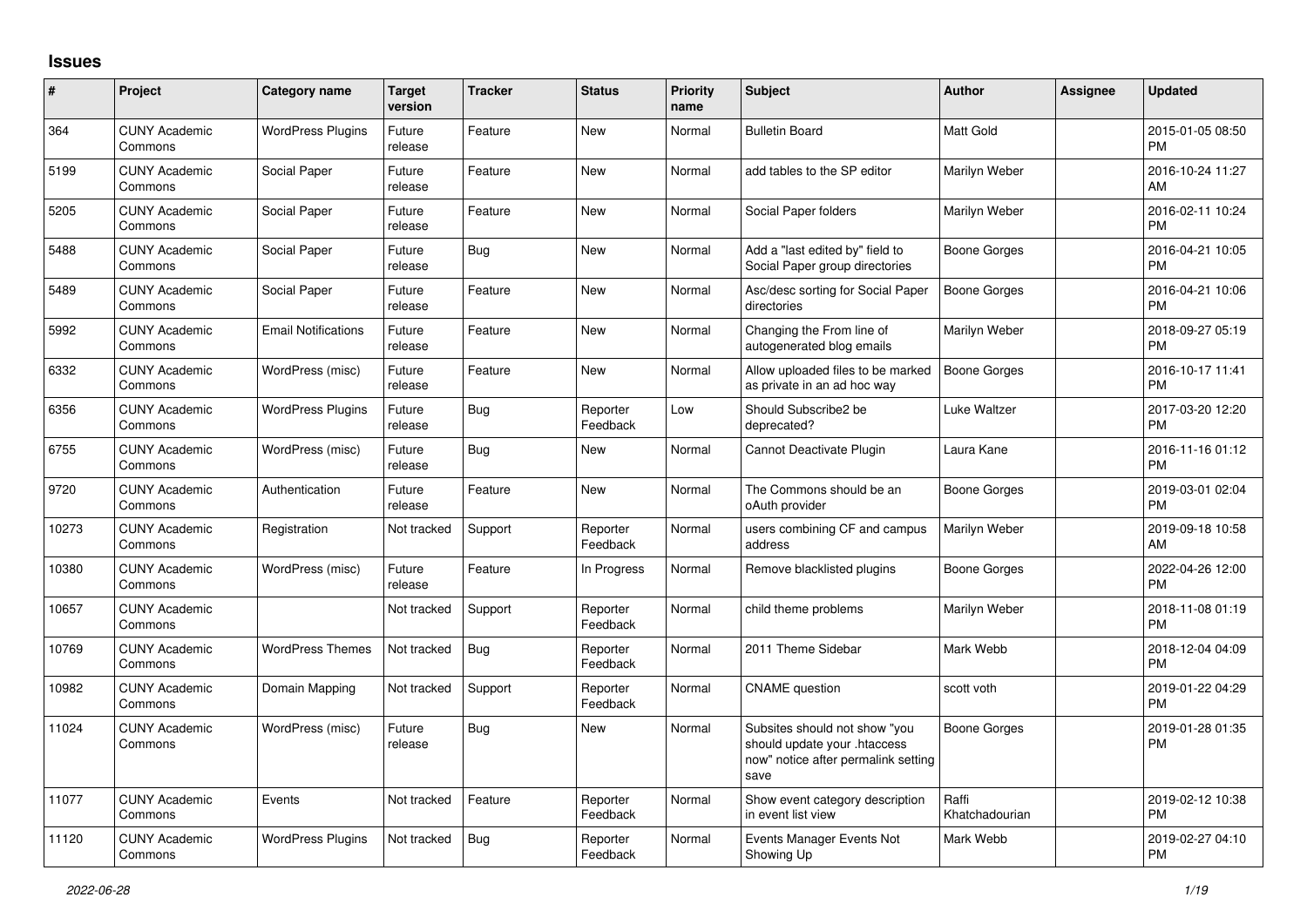| #     | Project                         | <b>Category name</b>     | <b>Target</b><br>version | <b>Tracker</b> | <b>Status</b>        | <b>Priority</b><br>name | <b>Subject</b>                                                                                | Author               | <b>Assignee</b> | <b>Updated</b>                |
|-------|---------------------------------|--------------------------|--------------------------|----------------|----------------------|-------------------------|-----------------------------------------------------------------------------------------------|----------------------|-----------------|-------------------------------|
| 11131 | <b>CUNY Academic</b><br>Commons |                          | Future<br>release        | Feature        | Reporter<br>Feedback | Normal                  | <b>Image Annotation Plugins</b>                                                               | Laurie Hurson        |                 | 2019-02-26 11:33<br>AM        |
| 11392 | <b>CUNY Academic</b><br>Commons |                          | Future<br>release        | Bug            | <b>New</b>           | Normal                  | Migrate users away from<br><b>StatPress</b>                                                   | Boone Gorges         |                 | 2019-04-23 03:53<br><b>PM</b> |
| 11415 | <b>CUNY Academic</b><br>Commons | <b>WordPress Plugins</b> | Not tracked              | Bug            | Reporter<br>Feedback | Normal                  | <b>Blog Subscriptions in Jetpack</b>                                                          | Laurie Hurson        |                 | 2019-05-14 10:34<br>AM        |
| 11509 | <b>CUNY Academic</b><br>Commons |                          | Not tracked              | Support        | Reporter<br>Feedback | Normal                  | deleted Page causing a Menu<br>problem?                                                       | Marilyn Weber        |                 | 2019-06-04 09:54<br>AM        |
| 11519 | <b>CUNY Academic</b><br>Commons |                          | Not tracked              | Support        | Assigned             | Normal                  | comment option not appearing                                                                  | Marilyn Weber        |                 | 2019-09-24 10:28<br>AM        |
| 11556 | <b>CUNY Academic</b><br>Commons | Courses                  | Not tracked              | <b>Bug</b>     | Reporter<br>Feedback | Normal                  | Instructor name given in course<br>listing                                                    | Tom Harbison         |                 | 2019-06-25 04:12<br><b>PM</b> |
| 11771 | <b>CUNY Academic</b><br>Commons |                          | Not tracked              | Support        | Reporter<br>Feedback | Normal                  | post displays in sections                                                                     | Marilyn Weber        |                 | 2019-08-20 10:34<br>AM        |
| 11787 | <b>CUNY Academic</b><br>Commons |                          | Not tracked              | Support        | Reporter<br>Feedback | Normal                  | automated comments notifications<br>on ZenDesk                                                | <b>Marilyn Weber</b> |                 | 2019-08-26 06:18<br><b>PM</b> |
| 11788 | <b>CUNY Academic</b><br>Commons | <b>WordPress Plugins</b> | Future<br>release        | Support        | Reporter<br>Feedback | Normal                  | Plugin Request - Browse Aloud                                                                 | scott voth           |                 | 2019-09-24 08:42<br>AM        |
| 11843 | <b>CUNY Academic</b><br>Commons | WordPress (misc)         | Future<br>release        | Design/UX      | <b>New</b>           | Normal                  | Tweaking the Gutenberg Editor<br>Interface                                                    | Laurie Hurson        |                 | 2022-04-26 12:00<br><b>PM</b> |
| 11848 | <b>CUNY Academic</b><br>Commons |                          | Not tracked              | Support        | Hold                 | Normal                  | a Dean of Faculty wants to share<br>a large file                                              | Marilyn Weber        |                 | 2019-09-24 08:44<br>AM        |
| 11860 | <b>CUNY Academic</b><br>Commons | Registration             | Future<br>release        | Feature        | New                  | Normal                  | <b>Ensure Students Are Aware They</b><br>Can Use Aliases At Registration                      | scott voth           |                 | 2019-09-24 08:46<br>AM        |
| 12198 | <b>CUNY Academic</b><br>Commons |                          | Not tracked              | <b>Bug</b>     | Reporter<br>Feedback | Normal                  | Duplicate listing in My Sites                                                                 | Tom Harbison         |                 | 2019-12-09 05:50<br><b>PM</b> |
| 12328 | <b>CUNY Academic</b><br>Commons |                          | Not tracked              | Support        | New                  | Normal                  | Sign up Code for Non-CUNY<br>Faculty                                                          | Laurie Hurson        |                 | 2020-01-28 10:25<br>AM        |
| 12350 | <b>CUNY Academic</b><br>Commons | Blogs (BuddyPress)       | Not tracked              | Support        | Reporter<br>Feedback | Normal                  | URL creation problem                                                                          | Marilyn Weber        |                 | 2020-02-03 11:27<br>AM        |
| 12352 | <b>CUNY Academic</b><br>Commons |                          | Not tracked              | Support        | <b>New</b>           | Normal                  | 'posts list" page builder block<br>option                                                     | Marilyn Weber        |                 | 2020-02-03 01:29<br><b>PM</b> |
| 12360 | <b>CUNY Academic</b><br>Commons | <b>WordPress Themes</b>  | Not tracked              | <b>Bug</b>     | Reporter<br>Feedback | Normal                  | site just says "DANTE We are<br>currently in maintenance mode,<br>please check back shortly." | Marilyn Weber        |                 | 2020-02-04 12:13<br><b>PM</b> |
| 12436 | <b>CUNY Academic</b><br>Commons |                          | Not tracked              | Bug            | Assigned             | Normal                  | Nightly system downtime                                                                       | Boone Gorges         |                 | 2020-08-01 09:30<br>AM        |
| 12573 | <b>CUNY Academic</b><br>Commons | <b>WordPress Plugins</b> | Future<br>release        | Bug            | <b>New</b>           | Normal                  | CommentPress Core Issues                                                                      | scott voth           |                 | 2020-03-24 04:32<br><b>PM</b> |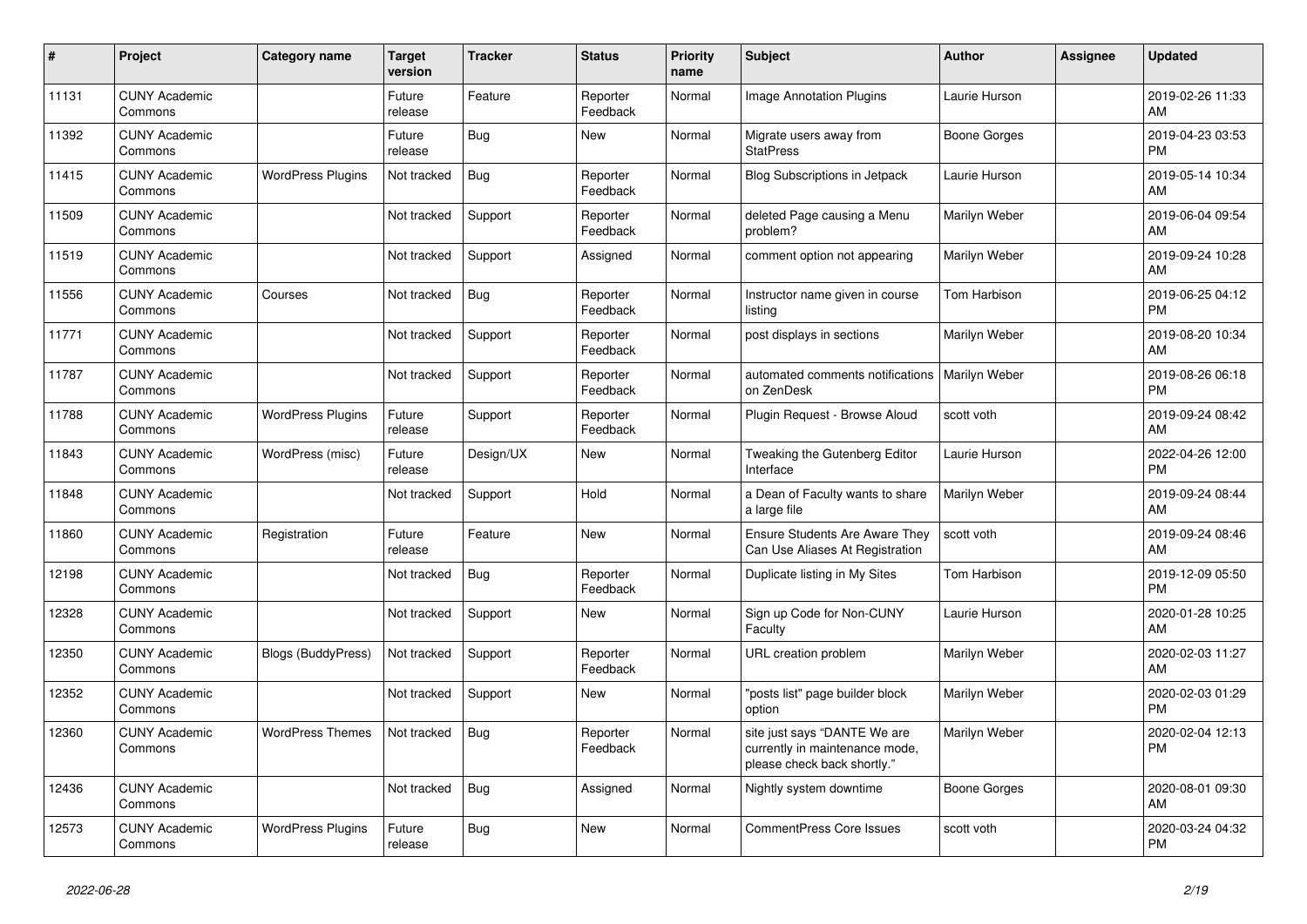| #     | Project                         | Category name            | <b>Target</b><br>version | <b>Tracker</b> | <b>Status</b>        | <b>Priority</b><br>name | <b>Subject</b>                                                       | <b>Author</b>           | <b>Assignee</b> | <b>Updated</b>                |
|-------|---------------------------------|--------------------------|--------------------------|----------------|----------------------|-------------------------|----------------------------------------------------------------------|-------------------------|-----------------|-------------------------------|
| 13034 | <b>CUNY Academic</b><br>Commons |                          | Not tracked              | Support        | Reporter<br>Feedback | Normal                  | a site is asking people to join the<br>Commons to get a download     | Marilyn Weber           |                 | 2020-07-12 07:23<br>AM        |
| 13048 | <b>CUNY Academic</b><br>Commons | Shortcodes and<br>embeds | Future<br>release        | Feature        | New                  | Normal                  | Jupyter Notebooks support                                            | <b>Boone Gorges</b>     |                 | 2020-07-14 11:46<br>AM        |
| 13255 | <b>CUNY Academic</b><br>Commons |                          | Not tracked              | Support        | Reporter<br>Feedback | Normal                  | Accessibility problems                                               | Marilyn Weber           |                 | 2020-09-01 05:48<br><b>PM</b> |
| 13650 | <b>CUNY Academic</b><br>Commons | Group Library            | Future<br>release        | Feature        | New                  | Normal                  | Forum Attachments in Group<br>Library                                | Laurie Hurson           |                 | 2021-11-19 12:30<br><b>PM</b> |
| 13912 | <b>CUNY Academic</b><br>Commons |                          | Not tracked              | Feature        | Hold                 | Low                     | posting "missed schedule"                                            | Marilyn Weber           |                 | 2021-02-23 10:46<br>AM        |
| 13975 | <b>CUNY Academic</b><br>Commons | Social Paper             | Not tracked              | Support        | Reporter<br>Feedback | Normal                  | can't approve comments on Social   Marilyn Weber<br>Paper paper      |                         |                 | 2021-02-12 09:33<br>AM        |
| 14074 | <b>CUNY Academic</b><br>Commons | WordPress (misc)         | Not tracked              | Support        | Reporter<br>Feedback | Normal                  | page password protection<br>problem                                  | Marilyn Weber           |                 | 2021-03-02 11:03<br>AM        |
| 14398 | <b>CUNY Academic</b><br>Commons |                          | Not tracked              | Support        | Reporter<br>Feedback | Normal                  | Events plug-in notification<br>problem                               | Marilyn Weber           |                 | 2021-05-11 11:21<br>AM        |
| 14538 | <b>CUNY Academic</b><br>Commons |                          | Not tracked              | Support        | Reporter<br>Feedback | Normal                  | <b>Weebly To Commons</b>                                             | Laurie Hurson           |                 | 2021-09-14 10:47<br>AM        |
| 14629 | <b>CUNY Academic</b><br>Commons |                          | Not tracked              | <b>Bug</b>     | Reporter<br>Feedback | Normal                  | Possible Post Order Bug?                                             | <b>Syelle Graves</b>    |                 | 2021-09-14 10:47<br>AM        |
| 14784 | <b>CUNY Academic</b><br>Commons |                          |                          | Support        | Reporter<br>Feedback | Normal                  | User report of logo problem when<br>using Customizer theme           | Marilyn Weber           |                 | 2021-09-17 10:25<br>AM        |
| 14792 | <b>CUNY Academic</b><br>Commons |                          |                          | Bug            | <b>New</b>           | Normal                  | Inconsistent email notifications<br>from gravity forms               | Raffi<br>Khatchadourian |                 | 2021-10-04 01:50<br><b>PM</b> |
| 14842 | <b>CUNY Academic</b><br>Commons |                          | Not tracked              | Support        | Reporter<br>Feedback | Normal                  | Question about widgets and block<br>editor                           | Gina Cherry             |                 | 2021-10-06 03:01<br><b>PM</b> |
| 14900 | <b>CUNY Academic</b><br>Commons |                          | Not tracked              | Support        | Reporter<br>Feedback | Normal                  | previous theme?                                                      | Marilyn Weber           |                 | 2021-10-25 10:31<br>AM        |
| 14911 | <b>CUNY Academic</b><br>Commons | <b>WordPress Themes</b>  | Not tracked              | Support        | <b>New</b>           | Normal                  | Twentytwentyone theme                                                | Marilyn Weber           |                 | 2021-10-28 10:37<br>AM        |
| 14936 | <b>CUNY Academic</b><br>Commons |                          |                          | <b>Bug</b>     | <b>New</b>           | Normal                  | Commons websites blocked by<br>SPS campus network                    | Laurie Hurson           |                 | 2021-11-03 03:57<br><b>PM</b> |
| 14940 | <b>CUNY Academic</b><br>Commons |                          |                          | <b>Bug</b>     | <b>New</b>           | Normal                  | Discrepancy between Commons<br>profile "sites" and actual # of sites | Laurie Hurson           |                 | 2021-11-08 11:09<br>AM        |
| 15045 | <b>CUNY Academic</b><br>Commons |                          |                          | Support        | <b>New</b>           | Normal                  | no result for KCeL in the search<br>box on the commons               | Marilyn Weber           |                 | 2021-12-10 11:29<br>AM        |
| 15169 | <b>CUNY Academic</b><br>Commons |                          | 2.0.2                    | Support        | Reporter<br>Feedback | Normal                  | new Prelude website zipfiles for<br>custom theme and other files.    | Marilyn Weber           |                 | 2022-06-14 11:36<br>AM        |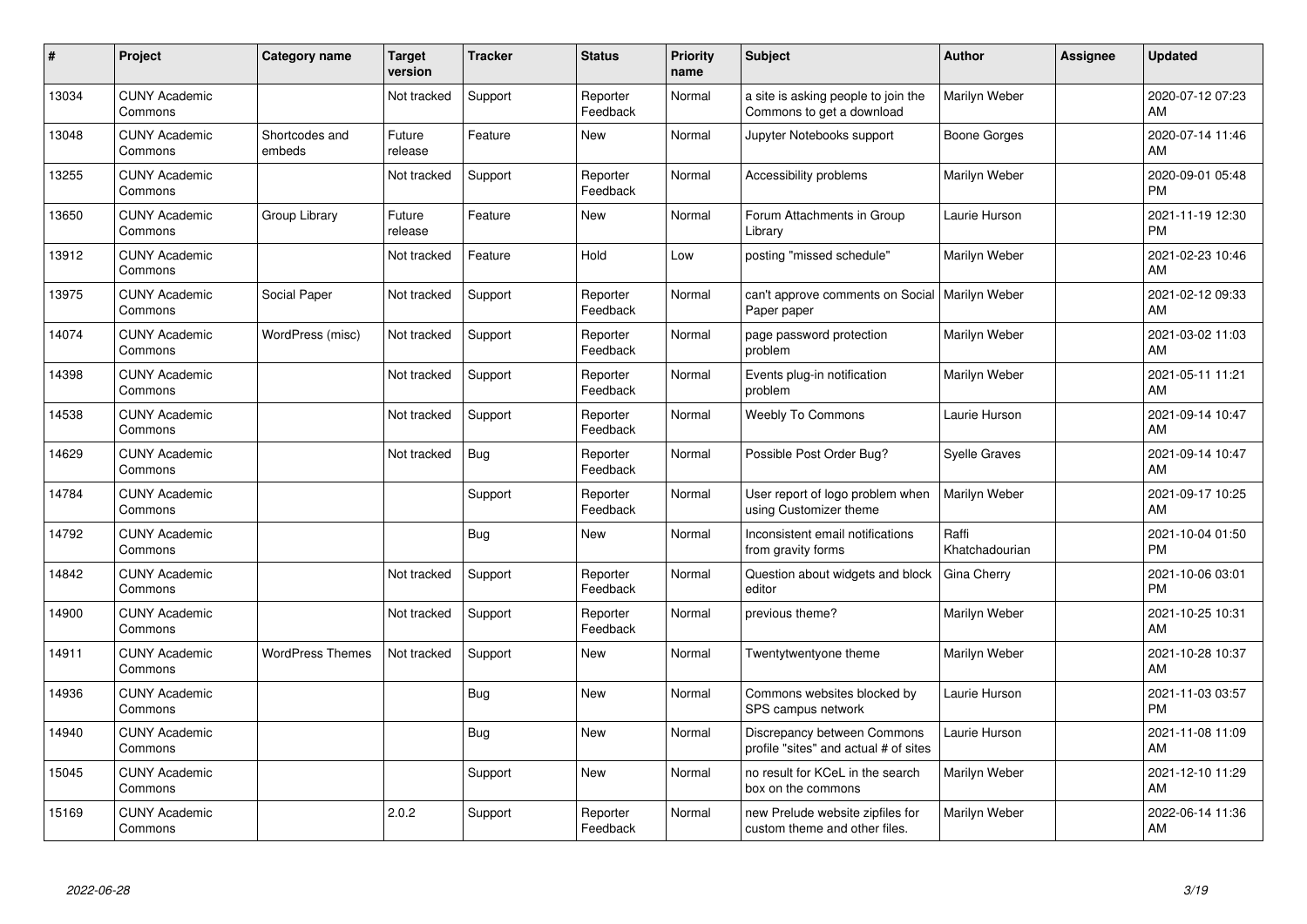| #     | Project                         | Category name     | <b>Target</b><br>version | <b>Tracker</b> | <b>Status</b>        | <b>Priority</b><br>name | <b>Subject</b>                                                     | Author                  | <b>Assignee</b>   | <b>Updated</b>                |
|-------|---------------------------------|-------------------|--------------------------|----------------|----------------------|-------------------------|--------------------------------------------------------------------|-------------------------|-------------------|-------------------------------|
| 15176 | <b>CUNY Academic</b><br>Commons |                   | Not tracked              | Support        | Reporter<br>Feedback | Normal                  | Archiving Q Writing & Old<br>Wordpress Sites on the Commons        | Laurie Hurson           |                   | 2022-02-08 10:28<br>AM        |
| 15260 | <b>CUNY Academic</b><br>Commons |                   |                          | Support        | Reporter<br>Feedback | Normal                  | Diacritical markings   European<br><b>Stages</b>                   | Marilyn Weber           |                   | 2022-02-04 08:16<br>AM        |
| 15370 | <b>CUNY Academic</b><br>Commons |                   |                          | Support        | Reporter<br>Feedback | Normal                  | All-in-One Event Calendar?                                         | Marilyn Weber           |                   | 2022-02-17 11:03<br>AM        |
| 15565 | <b>CUNY Academic</b><br>Commons |                   |                          | Support        | <b>New</b>           | Normal                  | Events - send updates to an email<br>listserv                      | <b>Marilyn Weber</b>    |                   | 2022-03-10 01:06<br><b>PM</b> |
| 15613 | <b>CUNY Academic</b><br>Commons |                   | 2.0.2                    | Feature        | Reporter<br>Feedback | Normal                  | Adding "Passster" plugin                                           | Laurie Hurson           |                   | 2022-06-14 11:36<br>AM        |
| 15655 | <b>CUNY Academic</b><br>Commons |                   | 2.0.2                    | Support        | Reporter<br>Feedback | Normal                  | Event Aggregator plugin?                                           | Marilyn Weber           |                   | 2022-06-14 11:36<br>AM        |
| 15685 | <b>CUNY Academic</b><br>Commons |                   |                          | Support        | New                  | High                    | problem with chrome?                                               | Marilyn Weber           |                   | 2022-04-25 03:40<br><b>PM</b> |
| 15757 | <b>CUNY Academic</b><br>Commons |                   |                          | Bug            | <b>New</b>           | Normal                  | Members # do not match                                             | Laurie Hurson           |                   | 2022-03-30 04:52<br><b>PM</b> |
| 15816 | <b>CUNY Academic</b><br>Commons |                   | Not tracked              | Support        | New                  | Normal                  | slow loading at SPS                                                | Marilyn Weber           |                   | 2022-04-05 01:26<br><b>PM</b> |
| 15923 | <b>CUNY Academic</b><br>Commons |                   | Not tracked              | Feature        | Reporter<br>Feedback | Normal                  | <b>Bellows Plugin Adjustments</b>                                  | Laurie Hurson           |                   | 2022-04-20 10:10<br>AM        |
| 16099 | <b>CUNY Academic</b><br>Commons |                   |                          | Support        | Reporter<br>Feedback | Normal                  | request for Newsletter Glue                                        | Marilyn Weber           |                   | 2022-05-13 12:14<br><b>PM</b> |
| 16255 | <b>CUNY Academic</b><br>Commons | WordPress (misc)  |                          | <b>Bug</b>     | New                  | Normal                  | Need to define 'MULTISITE'<br>constant in wp-config.php            | Raymond Hoh             |                   | 2022-06-19 09:31<br>AM        |
| 16290 | <b>CUNY Academic</b><br>Commons |                   |                          | Feature        | Reporter<br>Feedback | Normal                  | Add Table Of Contents Block<br>plug-in                             | Raffi<br>Khatchadourian |                   | 2022-06-24 10:26<br>AM        |
| 16294 | <b>CUNY Academic</b><br>Commons |                   |                          | <b>Bug</b>     | <b>New</b>           | Urgent                  | CAC is down                                                        | Raffi<br>Khatchadourian |                   | 2022-06-27 02:00<br><b>PM</b> |
| 2576  | <b>NYCDH Community</b><br>Site  |                   |                          | Bug            | Hold                 | Low                     | Test Next Button in Javascript<br><b>Tutorial Under Activities</b> | Mark Newton             | Alex Gil          | 2013-05-18 02:55<br><b>PM</b> |
| 2577  | <b>NYCDH Community</b><br>Site  |                   |                          | Feature        | Assigned             | Low                     | Investigate Potential to Add Links<br>to the Forum                 | <b>Mark Newton</b>      | Alex Gil          | 2013-05-16 09:40<br><b>PM</b> |
| 11968 | JustPublics@365<br>MediaCamp    |                   |                          | Feature        | New                  | Normal                  | Nanoscience Retractable Display<br>Unit                            | Donald Cherry           | Bonnie<br>Eissner | 2021-02-19 08:50<br>AM        |
| 58    | <b>CUNY Academic</b><br>Commons | BuddyPress (misc) | Future<br>release        | Feature        | Assigned             | Low                     | Make member search sortable by<br>last name                        | Roberta Brody           | Boone<br>Gorges   | 2010-08-26 02:38<br><b>PM</b> |
| 287   | <b>CUNY Academic</b><br>Commons | WordPress (misc)  | Future<br>release        | Feature        | Assigned             | Normal                  | Create troubleshooting tool for<br>account sign-up                 | <b>Matt Gold</b>        | Boone<br>Gorges   | 2015-11-09 06:17<br>PM        |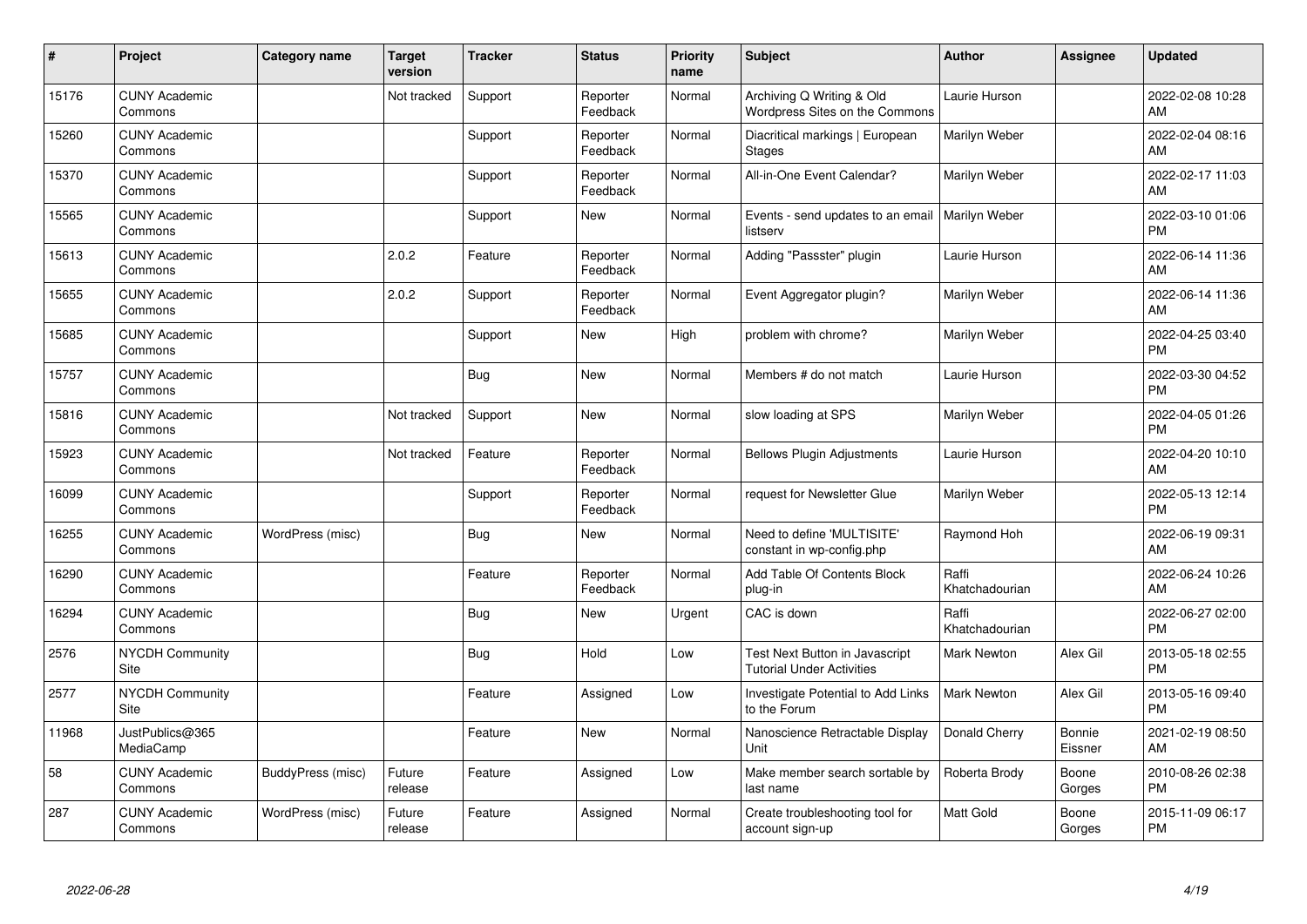| #    | Project                         | Category name            | Target<br>version | <b>Tracker</b> | <b>Status</b> | <b>Priority</b><br>name | <b>Subject</b>                                                       | <b>Author</b>       | Assignee        | <b>Updated</b>                |
|------|---------------------------------|--------------------------|-------------------|----------------|---------------|-------------------------|----------------------------------------------------------------------|---------------------|-----------------|-------------------------------|
| 377  | <b>CUNY Academic</b><br>Commons | BuddyPress (misc)        | Future<br>release | Feature        | Assigned      | Normal                  | Like buttons                                                         | <b>Matt Gold</b>    | Boone<br>Gorges | 2010-11-16 05:13<br><b>PM</b> |
| 435  | <b>CUNY Academic</b><br>Commons | BuddyPress (misc)        | Future<br>release | Feature        | Assigned      | Normal                  | Include Avatar Images in Forum<br><b>Post Notification Emails</b>    | <b>Matt Gold</b>    | Boone<br>Gorges | 2010-12-08 12:40<br><b>PM</b> |
| 500  | <b>CUNY Academic</b><br>Commons | BuddyPress (misc)        | Future<br>release | Feature        | Assigned      | Normal                  | Export Group Data                                                    | Matt Gold           | Boone<br>Gorges | 2010-12-19 12:09<br><b>PM</b> |
| 519  | <b>CUNY Academic</b><br>Commons | <b>BuddyPress Docs</b>   | Future<br>release | Feature        | Assigned      | Low                     | TOC for individual docs - for new<br>BP "wiki-like" plugin           | scott voth          | Boone<br>Gorges | 2015-11-09 05:54<br><b>PM</b> |
| 554  | <b>CUNY Academic</b><br>Commons | BuddyPress (misc)        | Future<br>release | Feature        | Assigned      | Normal                  | Add Trackback notifications to<br>site-wide activity feed            | Matt Gold           | Boone<br>Gorges | 2015-11-09 06:19<br><b>PM</b> |
| 585  | <b>CUNY Academic</b><br>Commons | Group Forums             | Future<br>release | Feature        | Assigned      | Normal                  | Merge Forum Topics                                                   | Sarah Morgano       | Boone<br>Gorges | 2011-07-06 04:11<br><b>PM</b> |
| 599  | <b>CUNY Academic</b><br>Commons | BuddyPress (misc)        | Future<br>release | Feature        | Assigned      | Normal                  | Consider adding rating plugins for<br><b>BuddyPress/BBPress</b>      | <b>Matt Gold</b>    | Boone<br>Gorges | 2011-08-22 06:50<br><b>PM</b> |
| 618  | <b>CUNY Academic</b><br>Commons | <b>BuddyPress Docs</b>   | Future<br>release | Feature        | Assigned      | Normal                  | BuddyPress Docs: export formats                                      | <b>Boone Gorges</b> | Boone<br>Gorges | 2015-11-09 05:38<br>PM        |
| 635  | <b>CUNY Academic</b><br>Commons | BuddyPress (misc)        | Future<br>release | Feature        | Assigned      | Normal                  | Big Blue Button -<br>Videoconferencing in Groups and<br><b>Blogs</b> | Matt Gold           | Boone<br>Gorges | 2011-03-14 03:24<br><b>PM</b> |
| 658  | <b>CUNY Academic</b><br>Commons | <b>WordPress Plugins</b> | Future<br>release | Feature        | Assigned      | Normal                  | Rebulid Sitewide Tag Suggestion                                      | <b>Matt Gold</b>    | Boone<br>Gorges | 2015-01-05 08:47<br><b>PM</b> |
| 1165 | <b>CUNY Academic</b><br>Commons | <b>Email Invitations</b> | Future<br>release | Feature        | Assigned      | Low                     | Allow saved lists of invitees under<br>Send Invites                  | <b>Boone Gorges</b> | Boone<br>Gorges | 2015-11-09 06:03<br><b>PM</b> |
| 1166 | <b>CUNY Academic</b><br>Commons | <b>Email Invitations</b> | Future<br>release | Feature        | New           | Low                     | Better organizational tools for<br>Sent Invites                      | Boone Gorges        | Boone<br>Gorges | 2015-11-09 06:02<br><b>PM</b> |
| 1167 | <b>CUNY Academic</b><br>Commons | <b>Email Invitations</b> | Future<br>release | Feature        | <b>New</b>    | Low                     | Allow email invitations to be<br>resent                              | Boone Gorges        | Boone<br>Gorges | 2015-11-12 12:53<br>AM        |
| 1417 | <b>CUNY Academic</b><br>Commons | <b>BuddyPress Docs</b>   | Future<br>release | Feature        | Assigned      | Low                     | Bulk actions for BuddyPress Docs                                     | Boone Gorges        | Boone<br>Gorges | 2016-10-17 10:41<br><b>PM</b> |
| 1422 | <b>CUNY Academic</b><br>Commons | <b>BuddyPress Docs</b>   | Future<br>release | Feature        | Assigned      | Normal                  | Make "created Doc" activity icons<br>non-mini                        | <b>Boone Gorges</b> | Boone<br>Gorges | 2015-11-09 05:48<br><b>PM</b> |
| 1460 | <b>CUNY Academic</b><br>Commons | Analytics                | Future<br>release | Feature        | Assigned      | Normal                  | Update System Report                                                 | <b>Brian Foote</b>  | Boone<br>Gorges | 2015-11-09 06:13<br><b>PM</b> |
| 1508 | <b>CUNY Academic</b><br>Commons | WordPress (misc)         | Future<br>release | Feature        | Assigned      | Normal                  | Share login cookies across<br>mapped domains                         | Boone Gorges        | Boone<br>Gorges | 2012-07-02 12:12<br><b>PM</b> |
| 1562 | <b>CUNY Academic</b><br>Commons | <b>WordPress Plugins</b> | Future<br>release | Feature        | Assigned      | Low                     | Play with NYT Collaborative<br><b>Authoring Tool</b>                 | Matt Gold           | Boone<br>Gorges | 2015-01-05 08:47<br><b>PM</b> |
| 1744 | <b>CUNY Academic</b><br>Commons | <b>BuddyPress Docs</b>   | Future<br>release | Feature        | Assigned      | Normal                  | Spreadsheet-style Docs                                               | Boone Gorges        | Boone<br>Gorges | 2015-11-09 06:13<br><b>PM</b> |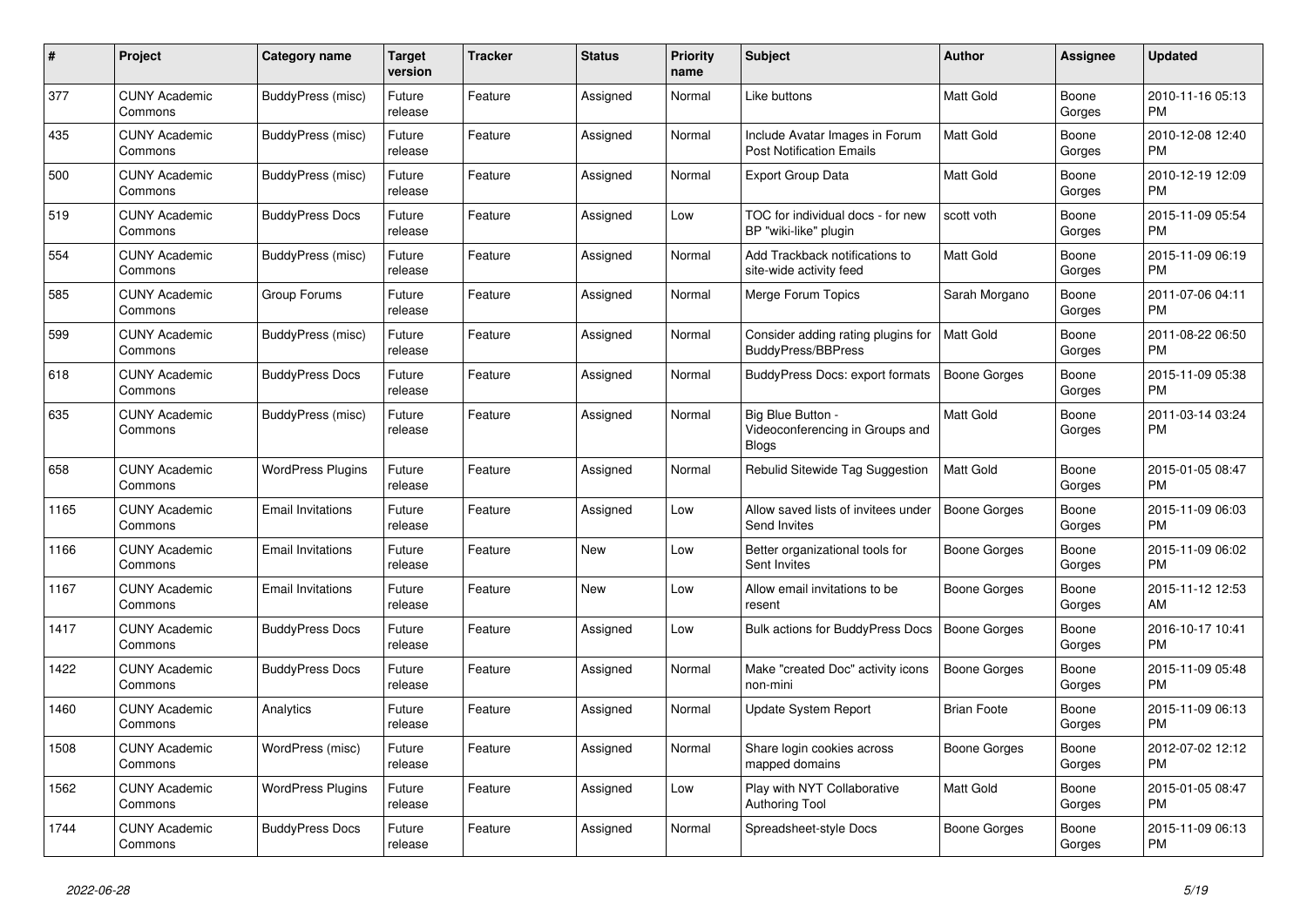| #    | Project                         | <b>Category name</b>           | <b>Target</b><br>version | <b>Tracker</b> | <b>Status</b>       | <b>Priority</b><br>name | Subject                                                                                        | Author              | <b>Assignee</b> | <b>Updated</b>                |
|------|---------------------------------|--------------------------------|--------------------------|----------------|---------------------|-------------------------|------------------------------------------------------------------------------------------------|---------------------|-----------------|-------------------------------|
| 1888 | <b>CUNY Academic</b><br>Commons | Home Page                      | Future<br>release        | Feature        | Assigned            | Normal                  | Refactor BP MPO Activity Filter to<br>support proper pagination                                | Sarah Morgano       | Boone<br>Gorges | 2014-05-01 07:11<br>PM        |
| 2013 | <b>CUNY Academic</b><br>Commons | <b>Public Portfolio</b>        | Future<br>release        | Feature        | Assigned            | Low                     | Have Profile Privacy Options<br>show up only for filled-in fields                              | Matt Gold           | Boone<br>Gorges | 2015-11-09 06:09<br>PM        |
| 2223 | <b>CUNY Academic</b><br>Commons | <b>WordPress Plugins</b>       | Future<br>release        | Feature        | Assigned            | Low                     | Add Participad to the CUNY<br><b>Academic Commons</b>                                          | Matt Gold           | Boone<br>Gorges | 2014-09-17 10:03<br><b>PM</b> |
| 2325 | <b>CUNY Academic</b><br>Commons | BuddyPress (misc)              | Future<br>release        | Feature        | Assigned            | Low                     | Profile should have separate<br>fields for first/last names                                    | local admin         | Boone<br>Gorges | 2015-11-09 06:09<br>PM        |
| 2523 | <b>CUNY Academic</b><br>Commons | <b>BuddyPress Docs</b>         | Future<br>release        | Feature        | Assigned            | Normal                  | Allow Users to Upload Images to<br><b>BP</b> Docs                                              | Matt Gold           | Boone<br>Gorges | 2015-11-09 06:14<br><b>PM</b> |
| 2610 | <b>CUNY Academic</b><br>Commons | Group Invitations              | Future<br>release        | Feature        | Assigned            | Low                     | Request: Custom invitation<br>message to group invites                                         | local admin         | Boone<br>Gorges | 2015-11-09 06:13<br>PM        |
| 2618 | <b>NYCDH Community</b><br>Site  |                                |                          | <b>Bug</b>     | Assigned            | Low                     | Mark blogs as spam when created   Matt Gold<br>by users marked as spam                         |                     | Boone<br>Gorges | 2013-06-09 11:38<br>PM        |
| 2753 | <b>CUNY Academic</b><br>Commons | <b>Public Portfolio</b>        | Future<br>release        | Feature        | New                 | Normal                  | Create actual actual tagification in   Micki Kaufman<br>academic interests and other<br>fields |                     | Boone<br>Gorges | 2015-01-05 08:52<br>PM        |
| 3002 | <b>CUNY Academic</b><br>Commons | Search                         | Future<br>release        | Feature        | Assigned            | Normal                  | Overhaul CAC search by using<br>external search appliance                                      | <b>Boone Gorges</b> | Boone<br>Gorges | 2020-07-15 03:05<br><b>PM</b> |
| 3042 | <b>CUNY Academic</b><br>Commons | <b>Public Portfolio</b>        | Future<br>release        | Feature        | Assigned            | Normal                  | Browsing member interests                                                                      | Matt Gold           | Boone<br>Gorges | 2015-03-21 09:04<br><b>PM</b> |
| 3048 | <b>CUNY Academic</b><br>Commons | <b>Public Portfolio</b>        | Future<br>release        | Feature        | New                 | Low                     | Images for rich text profile fields                                                            | <b>Boone Gorges</b> | Boone<br>Gorges | 2014-02-19 12:56<br><b>PM</b> |
| 3080 | <b>CUNY Academic</b><br>Commons | <b>Group Files</b>             | Future<br>release        | Feature        | Assigned            | Low                     | Create a system to keep track of<br>file changes                                               | Matt Gold           | Boone<br>Gorges | 2014-02-26 10:04<br><b>PM</b> |
| 3193 | <b>CUNY Academic</b><br>Commons | Group Forums                   | Future<br>release        | Feature        | Assigned            | Normal                  | bbPress 2.x dynamic roles and<br><b>RBE</b>                                                    | Boone Gorges        | Boone<br>Gorges | 2014-09-30 01:30<br><b>PM</b> |
| 3220 | <b>CUNY Academic</b><br>Commons | <b>Public Portfolio</b>        | Future<br>release        | Feature        | Assigned            | Normal                  | Add indent/outdent option to<br>Formatting Buttons on Profile<br>Page                          | <b>Matt Gold</b>    | Boone<br>Gorges | 2014-05-21 10:39<br>PM        |
| 3230 | <b>CUNY Academic</b><br>Commons | Internal Tools and<br>Workflow | Not tracked              | Feature        | Assigned            | High                    | Scripts for quicker<br>provisioning/updating of<br>development environments                    | <b>Boone Gorges</b> | Boone<br>Gorges | 2016-01-26 04:54<br>PM        |
| 3308 | <b>CUNY Academic</b><br>Commons | Group Invitations              | Future<br>release        | Feature        | Assigned            | Normal                  | Allow members to rescind group<br>invitations                                                  | Matt Gold           | Boone<br>Gorges | 2015-04-01 08:53<br><b>PM</b> |
| 3419 | <b>CUNY Academic</b><br>Commons | Group Invitations              | 1.6.14                   | Bug            | Testing<br>Required | Normal                  | Neatening the display of<br>messages on group requests                                         | Matt Gold           | Boone<br>Gorges | 2014-09-01 09:29<br><b>PM</b> |
| 3475 | <b>CUNY Academic</b><br>Commons | Events                         | Future<br>release        | Feature        | Assigned            | Normal                  | Request to add plugin to<br>streamline room<br>booking/appointment booking                     | Naomi Barrettara    | Boone<br>Gorges | 2014-12-01 05:14<br>PM        |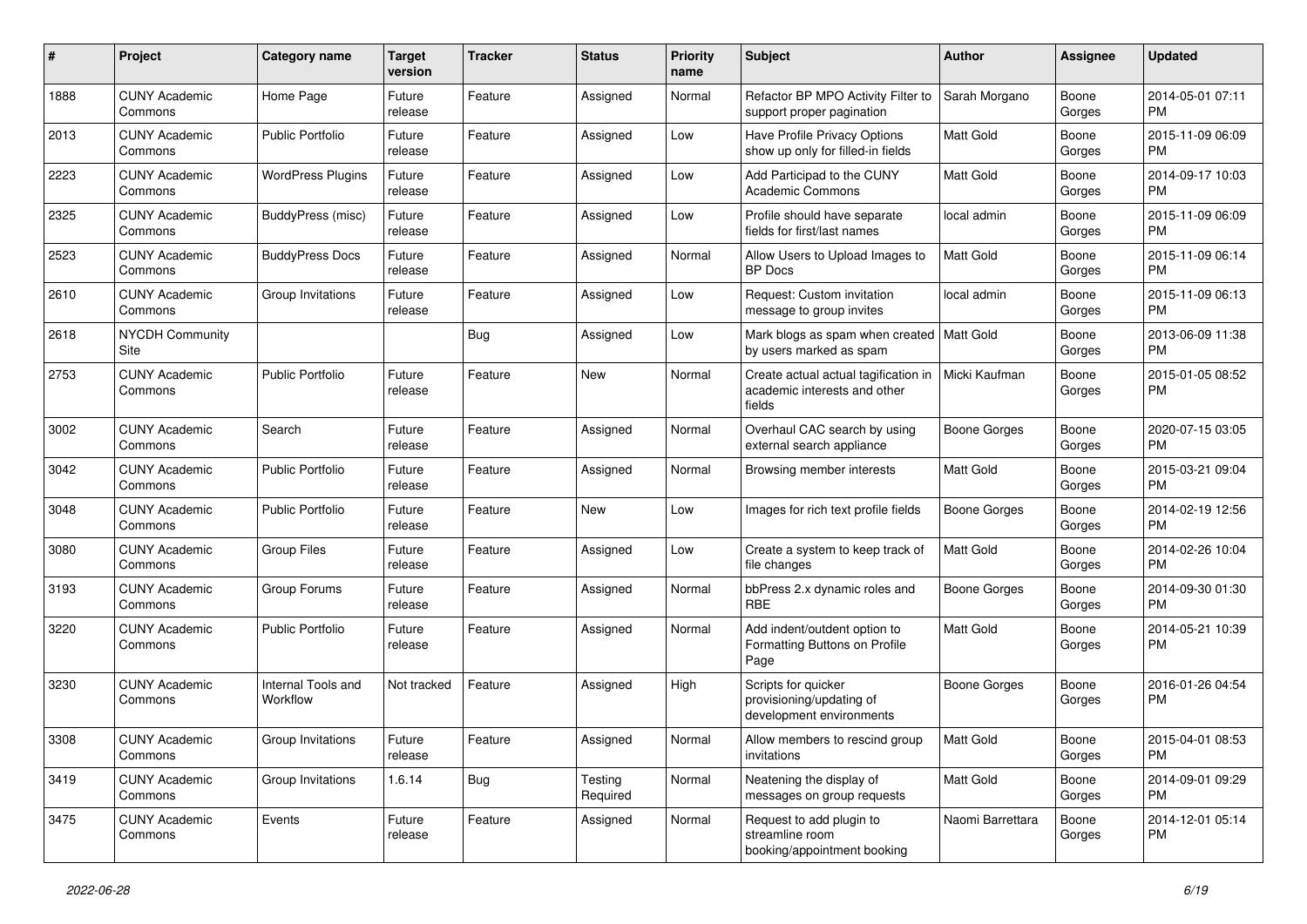| #    | Project                         | <b>Category name</b>    | <b>Target</b><br>version | <b>Tracker</b> | <b>Status</b>        | <b>Priority</b><br>name | <b>Subject</b>                                                                            | <b>Author</b>           | <b>Assignee</b> | <b>Updated</b>                |
|------|---------------------------------|-------------------------|--------------------------|----------------|----------------------|-------------------------|-------------------------------------------------------------------------------------------|-------------------------|-----------------|-------------------------------|
| 3580 | <b>CUNY Academic</b><br>Commons | Group Blogs             | Future<br>release        | Feature        | <b>New</b>           | Normal                  | Multiple blogs per group                                                                  | <b>Boone Gorges</b>     | Boone<br>Gorges | 2018-02-20 02:02<br><b>PM</b> |
| 3615 | <b>CUNY Academic</b><br>Commons | Redmine                 | Not tracked              | Feature        | <b>New</b>           | Low                     | Create Redmine issues via email                                                           | Dominic Giglio          | Boone<br>Gorges | 2017-11-16 11:36<br>AM        |
| 3759 | <b>CUNY Academic</b><br>Commons | WordPress (misc)        | Future<br>release        | Feature        | Assigned             | Normal                  | Review Interface for Adding Users   Matt Gold<br>to Blogs                                 |                         | Boone<br>Gorges | 2015-03-24 05:52<br><b>PM</b> |
| 3768 | <b>CUNY Academic</b><br>Commons | <b>Public Portfolio</b> | Future<br>release        | Feature        | Assigned             | Normal                  | Institutions/Past positions on<br>public portfolios                                       | <b>Matt Gold</b>        | Boone<br>Gorges | 2018-04-23 10:44<br>AM        |
| 4053 | <b>CUNY Academic</b><br>Commons | Events                  | Future<br>release        | Feature        | Assigned             | Normal                  | Create new tab for past events                                                            | Matt Gold               | Boone<br>Gorges | 2015-05-12 02:10<br><b>PM</b> |
| 4238 | <b>CUNY Academic</b><br>Commons | Events                  | Future<br>release        | Feature        | Assigned             | Normal                  | Copy Events to Other Groups?                                                              | <b>Matt Gold</b>        | Boone<br>Gorges | 2015-07-02 10:08<br>AM        |
| 4481 | <b>CUNY Academic</b><br>Commons | Events                  | Future<br>release        | Feature        | <b>New</b>           | Normal                  | Group admins/mods should have<br>the ability to unlink an event from<br>the group         | <b>Boone Gorges</b>     | Boone<br>Gorges | 2017-04-24 03:53<br><b>PM</b> |
| 4592 | <b>CUNY Academic</b><br>Commons | Events                  | Future<br>release        | Design/UX      | <b>New</b>           | Normal                  | Event Creation - Venue Dropdown<br>Slow                                                   | Samantha Raddatz        | Boone<br>Gorges | 2015-09-14 04:56<br><b>PM</b> |
| 4903 | <b>CUNY Academic</b><br>Commons | Events                  | Future<br>release        | Design/UX      | Assigned             | Normal                  | Improving visual appearance of<br>event calendars                                         | <b>Matt Gold</b>        | Boone<br>Gorges | 2016-10-13 11:51<br>AM        |
| 4980 | <b>CUNY Academic</b><br>Commons | Home Page               | Future<br>release        | Feature        | Assigned             | Normal                  | CAC Featured Content -- Adding<br>Randomization                                           | Matt Gold               | Boone<br>Gorges | 2016-12-12 03:01<br><b>PM</b> |
| 5052 | <b>CUNY Academic</b><br>Commons | Social Paper            | Future<br>release        | Feature        | <b>New</b>           | Low                     | Sentence by sentence or line by<br>line comments (SP suggestion #3)                       | Marilyn Weber           | Boone<br>Gorges | 2016-02-11 10:24<br><b>PM</b> |
| 5182 | <b>CUNY Academic</b><br>Commons | Social Paper            | Future<br>release        | Design/UX      | <b>New</b>           | Normal                  | 'Publishing" a private paper on<br>social paper?                                          | Raffi<br>Khatchadourian | Boone<br>Gorges | 2016-10-13 04:12<br><b>PM</b> |
| 5234 | <b>CUNY Academic</b><br>Commons | Membership              | Future<br>release        | Feature        | Assigned             | Normal                  | Write Unconfirmed patch for WP                                                            | <b>Boone Gorges</b>     | Boone<br>Gorges | 2016-10-24 11:18<br>AM        |
| 5696 | <b>CUNY Academic</b><br>Commons | Events                  | Future<br>release        | Feature        | Assigned             | Normal                  | Events Calendar - display options<br>calendar aggregation                                 | <b>Matt Gold</b>        | Boone<br>Gorges | 2016-10-13 11:44<br>AM        |
| 6014 | <b>CUNY Academic</b><br>Commons | Publicity               | Future<br>release        | Publicity      | Reporter<br>Feedback | Normal                  | Google search listing                                                                     | Matt Gold               | Boone<br>Gorges | 2016-09-21 03:48<br><b>PM</b> |
| 6389 | <b>CUNY Academic</b><br>Commons | <b>BuddyPress Docs</b>  | Future<br>release        | Feature        | <b>New</b>           | Low                     | Make Discussion Area Visible<br>When Editing a Doc                                        | Luke Waltzer            | Boone<br>Gorges | 2016-10-21 04:16<br><b>PM</b> |
| 7022 | <b>CUNY Academic</b><br>Commons | Announcements           | Future<br>release        | <b>Bug</b>     | <b>New</b>           | Normal                  | Sitewide announcements should<br>be displayed on, and dismissable<br>from, mapped domains | <b>Boone Gorges</b>     | Boone<br>Gorges | 2018-03-22 10:18<br>AM        |
| 7663 | <b>CUNY Academic</b><br>Commons | Social Paper            | Future<br>release        | Bug            | <b>New</b>           | Normal                  | Social Paper notifications not<br>formatted correctly on secondary<br>sites               | <b>Boone Gorges</b>     | Boone<br>Gorges | 2018-04-16 03:52<br><b>PM</b> |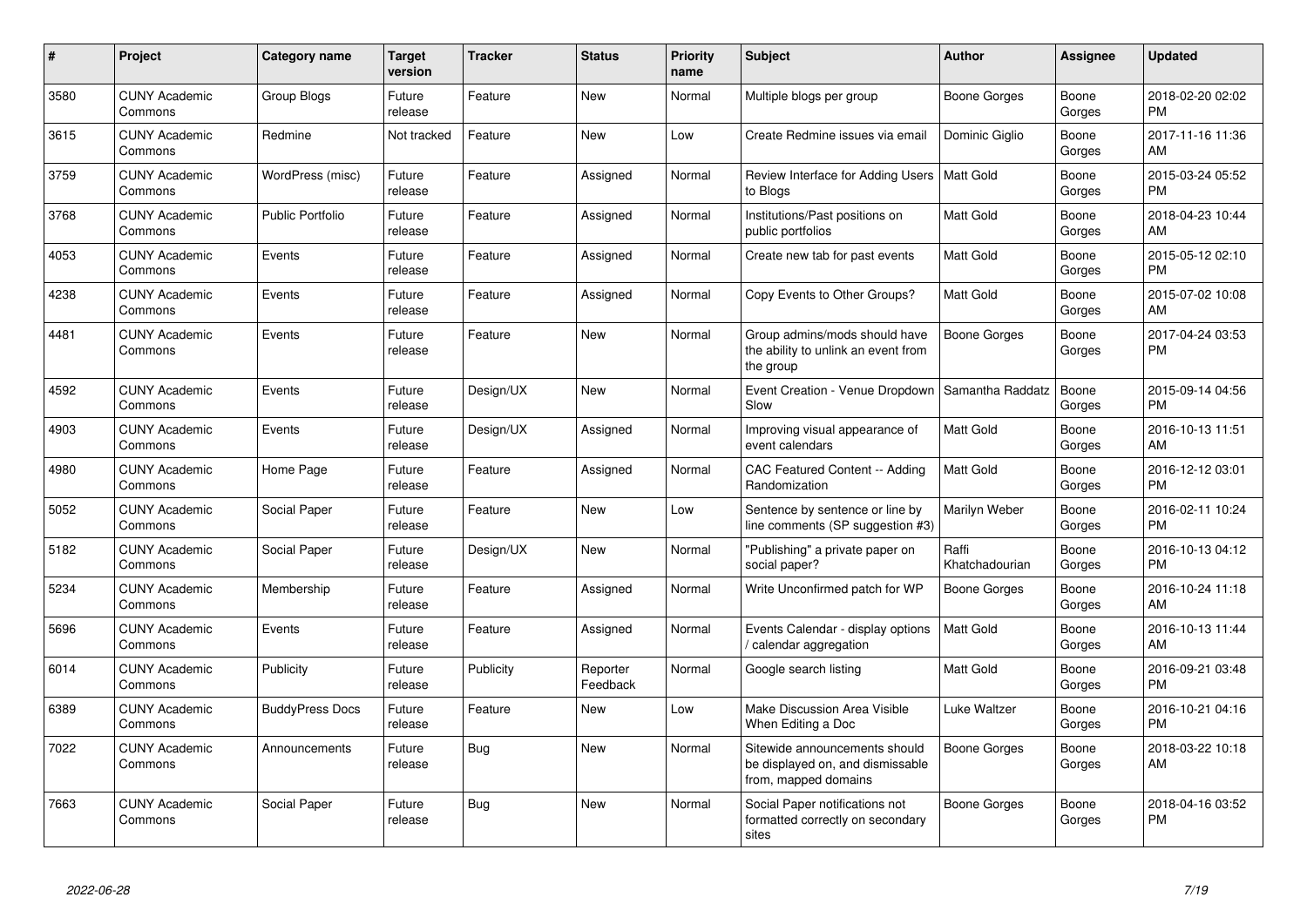| #     | Project                         | <b>Category name</b>       | <b>Target</b><br>version | <b>Tracker</b> | <b>Status</b>        | <b>Priority</b><br>name | Subject                                                                                                       | Author              | <b>Assignee</b> | <b>Updated</b>                |
|-------|---------------------------------|----------------------------|--------------------------|----------------|----------------------|-------------------------|---------------------------------------------------------------------------------------------------------------|---------------------|-----------------|-------------------------------|
| 7981  | <b>CUNY Academic</b><br>Commons | Social Paper               | Future<br>release        | <b>Bug</b>     | New                  | Normal                  | Social Paper comments should<br>not go to spam                                                                | <b>Luke Waltzer</b> | Boone<br>Gorges | 2018-04-16 03:52<br><b>PM</b> |
| 8675  | <b>CUNY Academic</b><br>Commons | <b>User Onboarding</b>     | Future<br>release        | <b>Bug</b>     | Reporter<br>Feedback | Low                     | Add new User search screen calls   Paul Hebert<br>for the input of email address but<br>doesn't work with one |                     | Boone<br>Gorges | 2017-10-11 11:17<br>AM        |
| 8756  | <b>CUNY Academic</b><br>Commons | Group Blogs                | Future<br>release        | Feature        | Hold                 | Normal                  | Connect multiple blogs to one<br>group?                                                                       | <b>Matt Gold</b>    | Boone<br>Gorges | 2017-09-30 10:42<br>AM        |
| 8835  | <b>CUNY Academic</b><br>Commons | <b>Blogs (BuddyPress)</b>  | Future<br>release        | Feature        | <b>New</b>           | Normal                  | Extend cuny is shortlinks to sites                                                                            | Luke Waltzer        | Boone<br>Gorges | 2022-04-26 11:59<br>AM        |
| 8836  | <b>CUNY Academic</b><br>Commons | <b>Blogs (BuddyPress)</b>  | Future<br>release        | Feature        | Assigned             | Normal                  | Redesign site launch process                                                                                  | <b>Matt Gold</b>    | Boone<br>Gorges | 2019-10-03 02:49<br><b>PM</b> |
| 8900  | <b>CUNY Academic</b><br>Commons | Accessibility              | Future<br>release        | Feature        | Assigned             | Normal                  | Look into tools to enforce<br>accessibility in WP environment                                                 | <b>Matt Gold</b>    | Boone<br>Gorges | 2022-04-26 11:59<br>AM        |
| 8901  | <b>CUNY Academic</b><br>Commons | Accessibility              | Future<br>release        | Feature        | Assigned             | Normal                  | Theme analysis for accessibility                                                                              | <b>Matt Gold</b>    | Boone<br>Gorges | 2022-04-26 11:59<br>AM        |
| 9207  | <b>CUNY Academic</b><br>Commons |                            | Future<br>release        | Support        | Reporter<br>Feedback | Normal                  | display dashboards made in<br>Tableau?                                                                        | Marilyn Weber       | Boone<br>Gorges | 2018-04-10 10:42<br>AM        |
| 9211  | <b>CUNY Academic</b><br>Commons | <b>WordPress Plugins</b>   | Future<br>release        | Support        | Reporter<br>Feedback | Normal                  | Auto-Role Setting in Forum Plugin   Luke Waltzer<br><b>Causing Some Confusion</b>                             |                     | Boone<br>Gorges | 2018-03-13 11:44<br>AM        |
| 9289  | <b>CUNY Academic</b><br>Commons | <b>WordPress Plugins</b>   | Future<br>release        | <b>Bug</b>     | Reporter<br>Feedback | Normal                  | <b>Email Users Plugin</b>                                                                                     | Laurie Hurson       | Boone<br>Gorges | 2018-10-24 12:34<br><b>PM</b> |
| 9515  | <b>CUNY Academic</b><br>Commons | <b>WordPress Plugins</b>   | Not tracked              | <b>Bug</b>     | Reporter<br>Feedback | Normal                  | Text to Speech plugin - "More<br>Slowly" checkbox not working                                                 | scott voth          | Boone<br>Gorges | 2018-06-13 02:26<br><b>PM</b> |
| 9895  | <b>CUNY Academic</b><br>Commons | Onboarding                 | Future<br>release        | Feature        | Assigned             | Normal                  | Add "Accept Invitation"<br>link/button/function to Group<br>and/or Site invitation emails?                    | Luke Waltzer        | Boone<br>Gorges | 2018-06-07 12:42<br><b>PM</b> |
| 9926  | <b>CUNY Academic</b><br>Commons | <b>WordPress Plugins</b>   | Future<br>release        | Bug            | New                  | Normal                  | twitter-mentions-as-comments<br>cron jobs can run long                                                        | <b>Boone Gorges</b> | Boone<br>Gorges | 2018-10-24 12:34<br><b>PM</b> |
| 9941  | <b>CUNY Academic</b><br>Commons | Wiki                       | Not tracked              | Support        | Assigned             | Normal                  | Wiki functionality                                                                                            | Matt Gold           | Boone<br>Gorges | 2018-06-26 10:57<br>AM        |
| 9947  | <b>CUNY Academic</b><br>Commons | <b>WordPress Plugins</b>   | Future<br>release        | Feature        | Reporter<br>Feedback | Normal                  | Install H5P quiz plugin                                                                                       | Matt Gold           | Boone<br>Gorges | 2018-09-11 11:01<br>AM        |
| 9979  | <b>CUNY Academic</b><br>Commons | <b>Email Notifications</b> | Not tracked              | i Bug          | Reporter<br>Feedback | Normal                  | Reports of slow email activation<br>emails                                                                    | Matt Gold           | Boone<br>Gorges | 2018-08-29 09:40<br><b>PM</b> |
| 10040 | <b>CUNY Academic</b><br>Commons | WordPress (misc)           | Not tracked              | <b>Bug</b>     | Reporter<br>Feedback | Normal                  | User doesn't see full list of themes   Matt Gold                                                              |                     | Boone<br>Gorges | 2018-07-25 10:12<br>AM        |
| 10226 | <b>CUNY Academic</b><br>Commons | Courses                    | Future<br>release        | Feature        | New                  | Normal                  | Add "My Courses" to drop down<br>list                                                                         | scott voth          | Boone<br>Gorges | 2021-11-19 12:42<br><b>PM</b> |
| 10368 | <b>CUNY Academic</b><br>Commons |                            | Future<br>release        | Feature        | Assigned             | Normal                  | Use ORCID data to populate<br>academic profile page                                                           | Stephen Francoeur   | Boone<br>Gorges | 2018-09-25 01:53<br><b>PM</b> |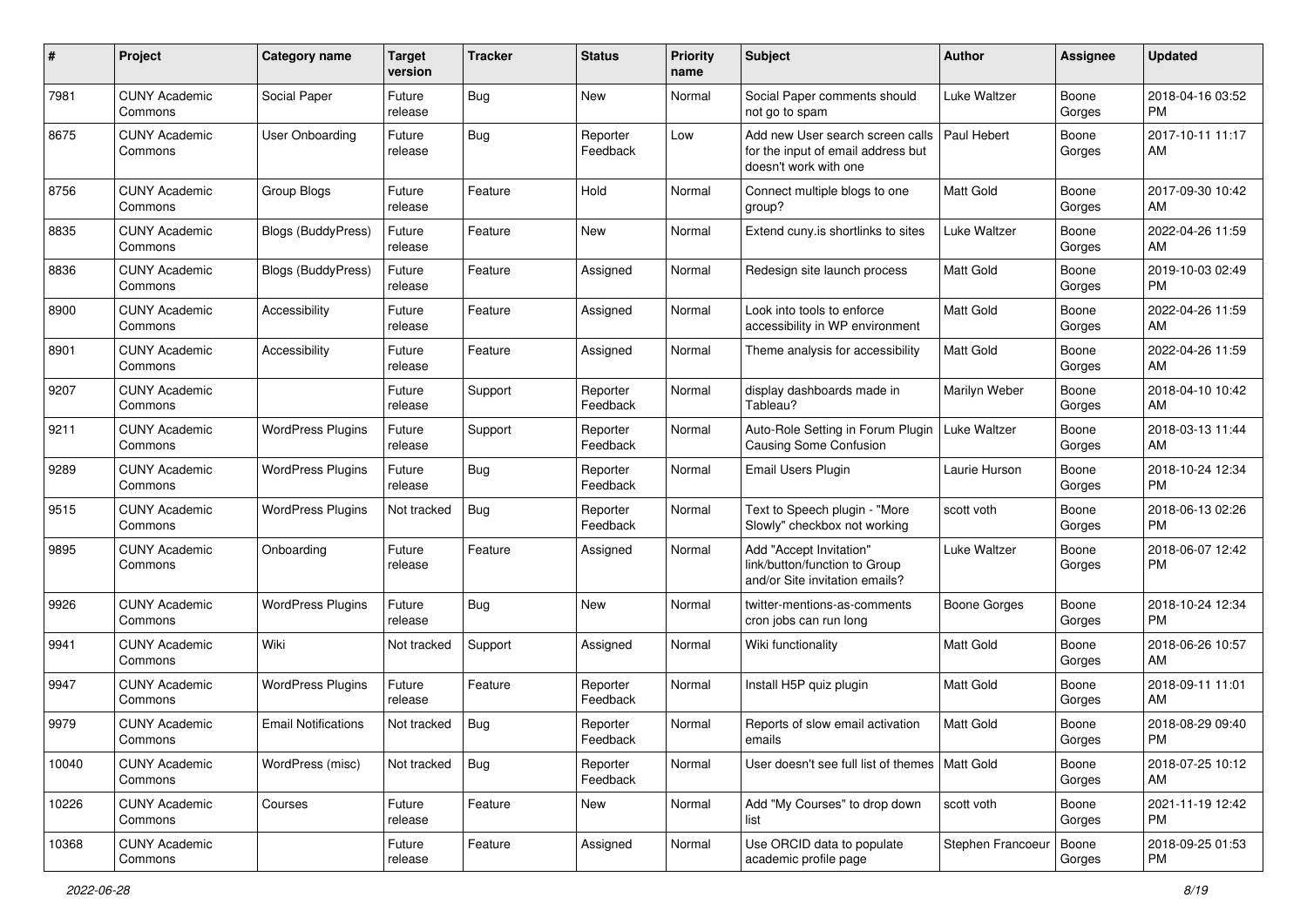| #     | Project                         | <b>Category name</b>       | <b>Target</b><br>version | <b>Tracker</b> | <b>Status</b>        | <b>Priority</b><br>name | <b>Subject</b>                                                                      | Author                | Assignee        | <b>Updated</b>                |
|-------|---------------------------------|----------------------------|--------------------------|----------------|----------------------|-------------------------|-------------------------------------------------------------------------------------|-----------------------|-----------------|-------------------------------|
| 10678 | <b>CUNY Academic</b><br>Commons |                            | Not tracked              | Bug            | Reporter<br>Feedback | High                    | Newsletter Plugin Not Sending<br><b>Out Newsletters</b>                             | Mark Webb             | Boone<br>Gorges | 2019-09-16 09:38<br><b>PM</b> |
| 10794 | <b>CUNY Academic</b><br>Commons | Performance                | Not tracked              | Bug            | <b>New</b>           | Normal                  | Memcached connection<br>occasionally breaks                                         | Boone Gorges          | Boone<br>Gorges | 2018-12-06 03:30<br><b>PM</b> |
| 11386 | <b>CUNY Academic</b><br>Commons | WordPress - Media          | Not tracked              | Support        | Reporter<br>Feedback | Normal                  | disappearing images                                                                 | scott voth            | Boone<br>Gorges | 2019-05-14 10:32<br>AM        |
| 11449 | <b>CUNY Academic</b><br>Commons | WordPress - Media          | Not tracked              | Support        | Reporter<br>Feedback | Normal                  | Cloning Media Library for JITP<br>from Staging to Production Site                   | <b>Patrick DeDauw</b> | Boone<br>Gorges | 2019-05-13 12:00<br><b>PM</b> |
| 11496 | <b>CUNY Academic</b><br>Commons | <b>Public Portfolio</b>    | 1.15.2                   | Support        | <b>New</b>           | Normal                  | Replace Twitter Icon on Member<br>Portfolio page                                    | scott voth            | Boone<br>Gorges | 2019-06-06 01:03<br><b>PM</b> |
| 11531 | <b>CUNY Academic</b><br>Commons | Events                     | Future<br>release        | Feature        | <b>New</b>           | Normal                  | Main Events calendar should<br>include non-public events that<br>user has access to | scott voth            | Boone<br>Gorges | 2019-06-11 10:00<br>AM        |
| 11945 | <b>CUNY Academic</b><br>Commons | Reckoning                  | Future<br>release        | Feature        | Reporter<br>Feedback | Normal                  | Add Comments bubble to<br>Reckoning views                                           | Boone Gorges          | Boone<br>Gorges | 2019-11-12 05:14<br><b>PM</b> |
| 12042 | <b>CUNY Academic</b><br>Commons | <b>Email Notifications</b> | Future<br>release        | Feature        | <b>New</b>           | Normal                  | Improved error logging for BPGES   Boone Gorges<br>send queue                       |                       | Boone<br>Gorges | 2021-11-19 12:25<br><b>PM</b> |
| 12091 | <b>CUNY Academic</b><br>Commons | <b>Group Files</b>         | Future<br>release        | Feature        | <b>New</b>           | Normal                  | Improved pre-upload file<br>validation for bp-group-documents                       | Boone Gorges          | Boone<br>Gorges | 2019-11-14 01:21<br><b>PM</b> |
| 12121 | <b>CUNY Academic</b><br>Commons | <b>WordPress Plugins</b>   | 2.0.2                    | Feature        | Reporter<br>Feedback | Normal                  | Embedding H5P Iframes on<br><b>Commons Site</b>                                     | Laurie Hurson         | Boone<br>Gorges | 2022-06-14 11:36<br>AM        |
| 12438 | <b>CUNY Academic</b><br>Commons | Courses                    | Not tracked              | <b>Bug</b>     | <b>New</b>           | Normal                  | Site appearing twice                                                                | Laurie Hurson         | Boone<br>Gorges | 2020-02-18 01:34<br><b>PM</b> |
| 12911 | <b>CUNY Academic</b><br>Commons |                            | Not tracked              | Feature        | <b>New</b>           | Normal                  | Block access to xmlrpc.php based<br>on User-Agent                                   | <b>Boone Gorges</b>   | Boone<br>Gorges | 2020-06-09 05:12<br><b>PM</b> |
| 13370 | <b>CUNY Academic</b><br>Commons | Group Library              | Future<br>release        | Feature        | <b>New</b>           | Normal                  | Library bulk deletion and folder<br>editing                                         | Colin McDonald        | Boone<br>Gorges | 2020-10-13 10:41<br>AM        |
| 13466 | <b>CUNY Academic</b><br>Commons | Cavalcade                  | Future<br>release        | Feature        | <b>New</b>           | Normal                  | Automated cleanup for duplicate<br>Cavalcade tasks                                  | <b>Boone Gorges</b>   | Boone<br>Gorges | 2020-10-13 05:24<br><b>PM</b> |
| 13835 | <b>CUNY Academic</b><br>Commons | WordPress (misc)           | Future<br>release        | Feature        | <b>New</b>           | Normal                  | Allow OneSearch widget to have<br>'CUNY' as campus                                  | Boone Gorges          | Boone<br>Gorges | 2021-11-19 12:39<br><b>PM</b> |
| 13949 | <b>CUNY Academic</b><br>Commons |                            | Not tracked              | Bug            | <b>New</b>           | Normal                  | Continued debugging of runaway<br>MySQL connections                                 | Matt Gold             | Boone<br>Gorges | 2021-09-14 10:42<br>AM        |
| 14113 | <b>CUNY Academic</b><br>Commons | WordPress (misc)           | Future<br>release        | <b>Bug</b>     | Hold                 | Normal                  | Block Editor Not Working on this<br>page - Json error                               | scott voth            | Boone<br>Gorges | 2021-03-05 11:01<br>AM        |
| 14184 | <b>CUNY Academic</b><br>Commons | <b>Public Portfolio</b>    | Future<br>release        | Feature        | <b>New</b>           | Normal                  | Centralized mechanism for storing<br>Campus affiliations                            | Boone Gorges          | Boone<br>Gorges | 2022-01-04 11:35<br>AM        |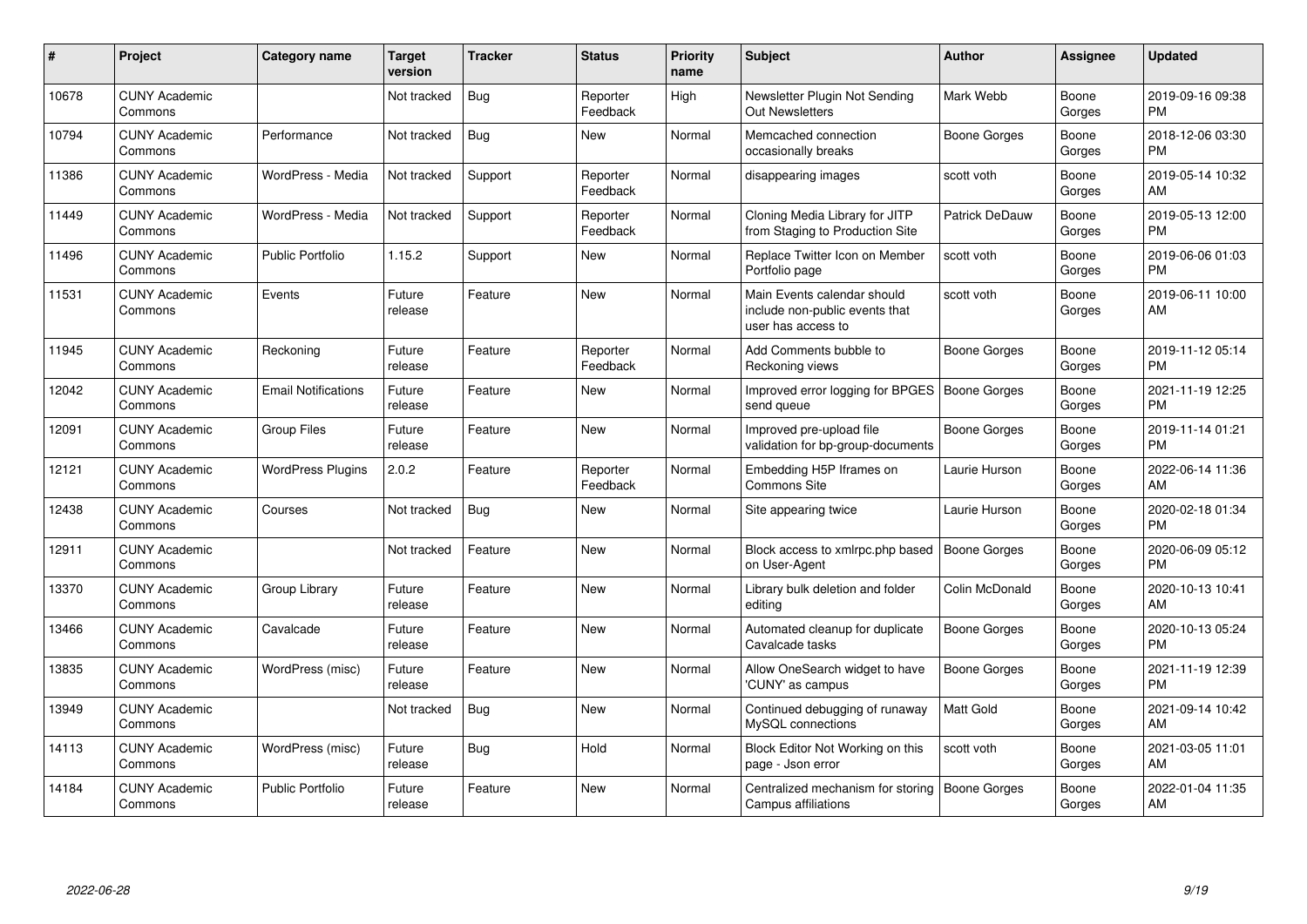| #     | Project                         | <b>Category name</b>       | Target<br>version | <b>Tracker</b> | <b>Status</b>        | <b>Priority</b><br>name | <b>Subject</b>                                                                                | <b>Author</b>           | <b>Assignee</b> | <b>Updated</b>                |
|-------|---------------------------------|----------------------------|-------------------|----------------|----------------------|-------------------------|-----------------------------------------------------------------------------------------------|-------------------------|-----------------|-------------------------------|
| 14309 | <b>CUNY Academic</b><br>Commons | Group Library              | Future<br>release | Feature        | New                  | Normal                  | Better handling of<br>bp_group_document file<br>download attempts when file is<br>not present | Boone Gorges            | Boone<br>Gorges | 2021-11-19 12:28<br><b>PM</b> |
| 14483 | <b>CUNY Academic</b><br>Commons | WordPress - Media          | Not tracked       | Bug            | Reporter<br>Feedback | Normal                  | Wordpress PDF Embed Stopped<br>Working after JITP Media Clone                                 | Patrick DeDauw          | Boone<br>Gorges | 2021-05-20 01:51<br><b>PM</b> |
| 14504 | <b>CUNY Academic</b><br>Commons |                            | Not tracked       | Publicity      | Reporter<br>Feedback | Normal                  | Adding showcases to home page<br>menu                                                         | Laurie Hurson           | Boone<br>Gorges | 2022-01-19 03:26<br><b>PM</b> |
| 14908 | <b>CUNY Academic</b><br>Commons | Performance                |                   | Bug            | <b>New</b>           | Normal                  | Stale object cache on cdev                                                                    | Raymond Hoh             | Boone<br>Gorges | 2021-12-07 09:45<br>AM        |
| 14987 | <b>CUNY Academic</b><br>Commons | <b>WordPress Plugins</b>   | Future<br>release | Bug            | <b>New</b>           | Normal                  | Elementor update causes<br>database freeze-up                                                 | Boone Gorges            | Boone<br>Gorges | 2021-11-29 12:02<br><b>PM</b> |
| 15210 | <b>CUNY Academic</b><br>Commons | Analytics                  | Not tracked       | Design/UX      | <b>New</b>           | Normal                  | Google Analytics improvements                                                                 | Colin McDonald          | Boone<br>Gorges | 2022-05-24 10:47<br>AM        |
| 15242 | <b>CUNY Academic</b><br>Commons | Performance                | Not tracked       | <b>Bug</b>     | Reporter<br>Feedback | Normal                  | Slugist site                                                                                  | Raffi<br>Khatchadourian | Boone<br>Gorges | 2022-02-07 11:14<br>AM        |
| 15604 | <b>CUNY Academic</b><br>Commons | <b>Email Notifications</b> | Future<br>release | Feature        | Assigned             | Normal                  | Restructure Commons Group<br>Digest Email Messages                                            | Matt Gold               | Boone<br>Gorges | 2022-05-26 10:45<br>AM        |
| 15767 | <b>CUNY Academic</b><br>Commons | WordPress (misc)           |                   | Support        | <b>New</b>           | Normal                  | Site loading slowly                                                                           | scott voth              | Boone<br>Gorges | 2022-04-04 08:56<br><b>PM</b> |
| 15883 | <b>CUNY Academic</b><br>Commons |                            | 2.1.0             | Feature        | <b>New</b>           | Normal                  | Release BPGES update                                                                          | Boone Gorges            | Boone<br>Gorges | 2022-05-26 10:39<br>AM        |
| 16092 | <b>CUNY Academic</b><br>Commons |                            | Future<br>release | Feature        | Hold                 | Normal                  | Don't show main site in Site<br>search results                                                | Boone Gorges            | Boone<br>Gorges | 2022-05-17 03:12<br><b>PM</b> |
| 16199 | <b>CUNY Academic</b><br>Commons | <b>Directories</b>         | 2.0.2             | <b>Bug</b>     | New                  | Normal                  | Removed "Semester" Filter from<br><b>Courses Directory</b>                                    | Laurie Hurson           | Boone<br>Gorges | 2022-06-14 11:36<br>AM        |
| 16307 | <b>CUNY Academic</b><br>Commons |                            |                   | <b>Bug</b>     | <b>New</b>           | Normal                  | Add brief messaging to<br>accept/decline group membership<br>requests                         | Matt Gold               | Boone<br>Gorges | 2022-06-27 06:13<br><b>PM</b> |
| 365   | <b>CUNY Academic</b><br>Commons | WordPress (misc)           | Future<br>release | Feature        | Assigned             | Normal                  | <b>Create Mouseover Tooltips</b><br>throughout Site                                           | Matt Gold               | Chris Stein     | 2015-11-09 06:18<br><b>PM</b> |
| 860   | <b>CUNY Academic</b><br>Commons | Design                     | Future<br>release | Design/UX      | Assigned             | Normal                  | <b>Standardize Button Treatment</b><br>Across the Commons                                     | <b>Chris Stein</b>      | Chris Stein     | 2014-05-01 09:45<br>AM        |
| 1544  | <b>CUNY Academic</b><br>Commons | Groups (misc)              | Future<br>release | Feature        | Reporter<br>Feedback | Normal                  | Group Filtering and Sorting                                                                   | <b>Matt Gold</b>        | Chris Stein     | 2019-03-01 02:25<br><b>PM</b> |
| 2754  | <b>CUNY Academic</b><br>Commons | Design                     | Future<br>release | Feature        | Assigned             | Normal                  | Determine strategy for CAC logo<br>handling in top header                                     | Micki Kaufman           | Chris Stein     | 2015-01-05 08:53<br><b>PM</b> |
| 2832  | <b>CUNY Academic</b><br>Commons | <b>Public Portfolio</b>    | Future<br>release | Feature        | Assigned             | Normal                  | Improve interface for (not)<br>auto-linking profile fields                                    | Boone Gorges            | Chris Stein     | 2015-01-05 08:52<br><b>PM</b> |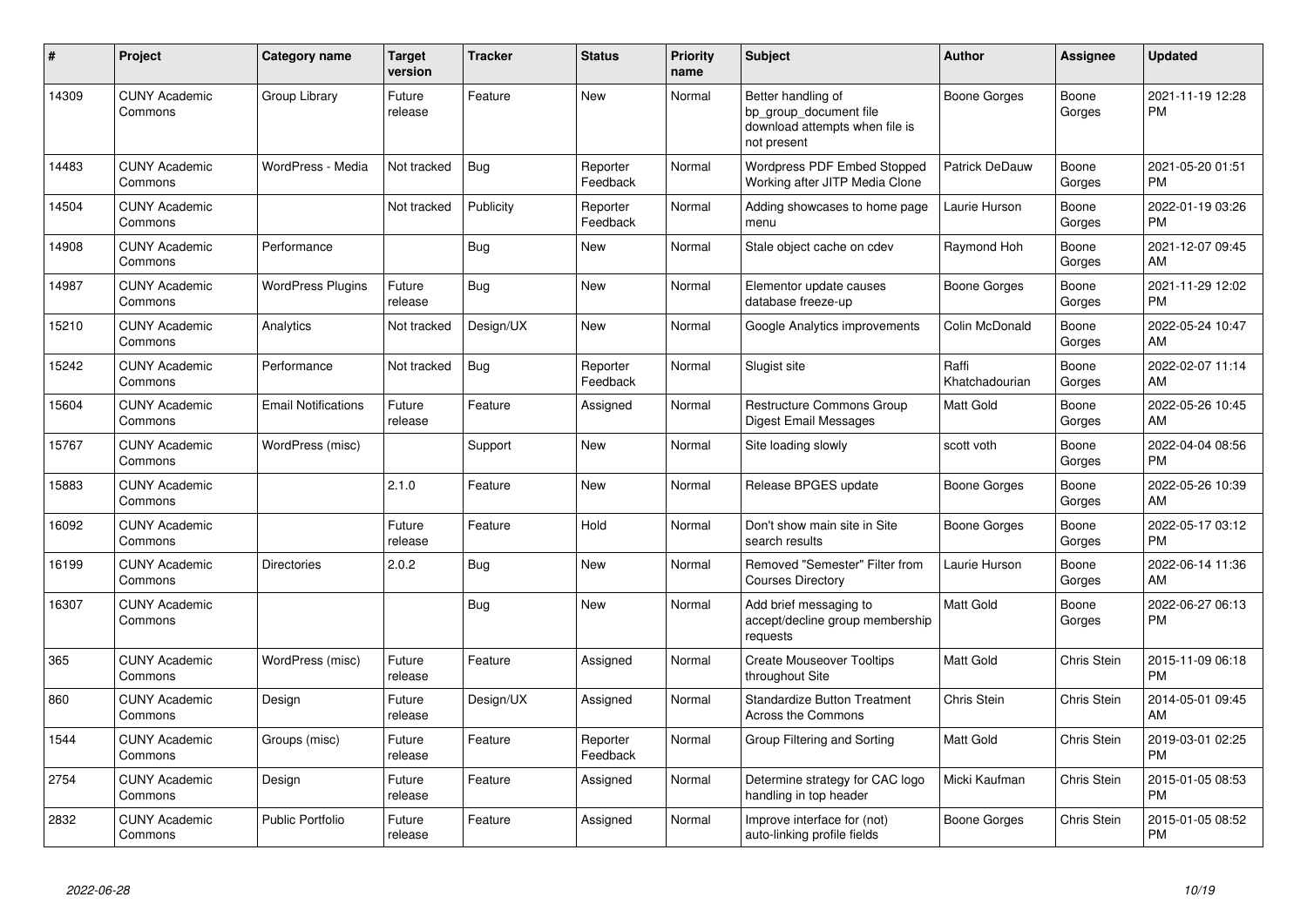| #     | Project                                                                 | <b>Category name</b>     | <b>Target</b><br>version | <b>Tracker</b>        | <b>Status</b> | <b>Priority</b><br>name | <b>Subject</b>                                                         | Author               | <b>Assignee</b>     | <b>Updated</b>                |
|-------|-------------------------------------------------------------------------|--------------------------|--------------------------|-----------------------|---------------|-------------------------|------------------------------------------------------------------------|----------------------|---------------------|-------------------------------|
| 2881  | <b>CUNY Academic</b><br>Commons                                         | <b>Public Portfolio</b>  | Future<br>release        | Feature               | Assigned      | Normal                  | Redesign the UX for Profiles                                           | Chris Stein          | Chris Stein         | 2016-10-13 12:45<br>PM        |
| 3059  | <b>CUNY Academic</b><br>Commons                                         | Group Forums             | Future<br>release        | Design/UX             | <b>New</b>    | Normal                  | Forum Post Permissable Content<br><b>Explanatory Text</b>              | Chris Stein          | Chris Stein         | 2015-04-02 11:27<br>AM        |
| 3330  | <b>CUNY Academic</b><br>Commons                                         | My Commons               | Future<br>release        | Feature               | Assigned      | Normal                  | 'Commons Information" tool                                             | <b>Boone Gorges</b>  | Chris Stein         | 2014-09-22 08:46<br><b>PM</b> |
| 3354  | <b>CUNY Academic</b><br>Commons                                         | <b>Group Files</b>       | Future<br>release        | Feature               | Assigned      | Low                     | Allow Group Download of Multiple<br><b>Selected Files</b>              | Matt Gold            | Chris Stein         | 2014-08-01 08:50<br>AM        |
| 3770  | <b>CUNY Academic</b><br>Commons                                         | <b>Public Portfolio</b>  | Future<br>release        | Feature               | Assigned      | Normal                  | Improve Layout/Formatting of<br>Positions Area on Public<br>Portfolios | Matt Gold            | Chris Stein         | 2015-04-01 09:17<br><b>PM</b> |
| 5827  | <b>CUNY Academic</b><br>Commons                                         | <b>Public Portfolio</b>  | Future<br>release        | <b>Bug</b>            | Assigned      | Normal                  | Academic Interests square<br>bracket links not working                 | scott voth           | Chris Stein         | 2016-08-11 11:59<br><b>PM</b> |
| 9028  | <b>CUNY Academic</b><br>Commons                                         | Onboarding               | Future<br>release        | Feature               | Assigned      | Normal                  | suggest groups to new members<br>during the registration process       | <b>Matt Gold</b>     | Chris Stein         | 2018-10-24 12:34<br><b>PM</b> |
| 10354 | <b>CUNY Academic</b><br>Commons                                         | <b>Public Portfolio</b>  | Future<br>release        | Feature               | <b>New</b>    | Normal                  | Opt out of Having a Profile Page                                       | scott voth           | Chris Stein         | 2020-05-12 10:43<br>AM        |
| 8078  | <b>CUNY Academic</b><br>Commons                                         | <b>WordPress Plugins</b> | Future<br>release        | <b>System Upgrade</b> | Assigned      | Normal                  | CommentPress Updates                                                   | Margaret Galvan      | Christian<br>Wach   | 2017-05-08 03:49<br>PM        |
| 13199 | <b>CUNY Academic</b><br>Commons                                         | Group Forums             | Future<br>release        | Feature               | <b>New</b>    | Normal                  | Favoring Groups over bbPress<br>plugin                                 | Colin McDonald       | Colin<br>McDonald   | 2021-11-19 12:28<br><b>PM</b> |
| 4438  | <b>CUNY Academic</b><br>Commons                                         | Events                   | Future<br>release        | <b>Bug</b>            | Assigned      | Normal                  | Events Calendar - Export<br><b>Recurring Events</b>                    | scott voth           | Daniel Jones        | 2016-05-23 04:25<br><b>PM</b> |
| 5268  | <b>CUNY Academic</b><br>Commons                                         | Group Forums             | Future<br>release        | Bug                   | Assigned      | Normal                  | Long-time to post to multiple<br>groups                                | Luke Waltzer         | Daniel Jones        | 2016-09-07 06:31<br><b>PM</b> |
| 412   | <b>CUNY Academic</b><br>Commons                                         | <b>WordPress Themes</b>  | Future<br>release        | Feature               | Assigned      | Normal                  | <b>Featured Themes</b>                                                 | <b>Matt Gold</b>     | Dominic<br>Giglio   | 2015-01-05 08:44<br><b>PM</b> |
| 940   | <b>CUNY Academic</b><br>Commons                                         | Redmine                  | Future<br>release        | Feature               | Assigned      | Low                     | Communication with users after<br>releases                             | <b>Matt Gold</b>     | Dominic<br>Giglio   | 2012-09-09 04:36<br><b>PM</b> |
| 1983  | <b>CUNY Academic</b><br>Commons                                         | Home Page                | Future<br>release        | Feature               | Assigned      | Low                     | Media Library integration with<br>Featured Content plugin              | <b>Boone Gorges</b>  | Dominic<br>Giglio   | 2014-03-17 10:34<br>AM        |
| 2167  | <b>CUNY Academic</b><br>Commons                                         | WordPress (misc)         | Future<br>release        | <b>Bug</b>            | Assigned      | Normal                  | <b>CAC-Livestream Plugin Issues</b>                                    | <b>Michael Smith</b> | Dominic<br>Giglio   | 2015-01-02 03:06<br>PM        |
| 12062 | AD/O365 Transition<br>from NonMatric to<br><b>Matriculated Students</b> |                          |                          | Feature               | In Progress   | Normal                  | create solution and console<br>project                                 | Emilio Rodriguez     | Emilio<br>Rodriguez | 2019-11-12 03:56<br><b>PM</b> |
| 9835  | <b>CUNY Academic</b><br>Commons                                         | Group Forums             | Future<br>release        | Bug                   | Assigned      | Normal                  | add a "like" function?                                                 | Marilyn Weber        | Erik Trainer        | 2018-06-05 01:49<br><b>PM</b> |
| 13331 | <b>CUNY Academic</b><br>Commons                                         | Site cloning             | Future<br>release        | <b>Bug</b>            | New           | Normal                  | Combine Site Template and<br>Clone operations                          | Boone Gorges         | Jeremy Felt         | 2021-11-19 12:39<br><b>PM</b> |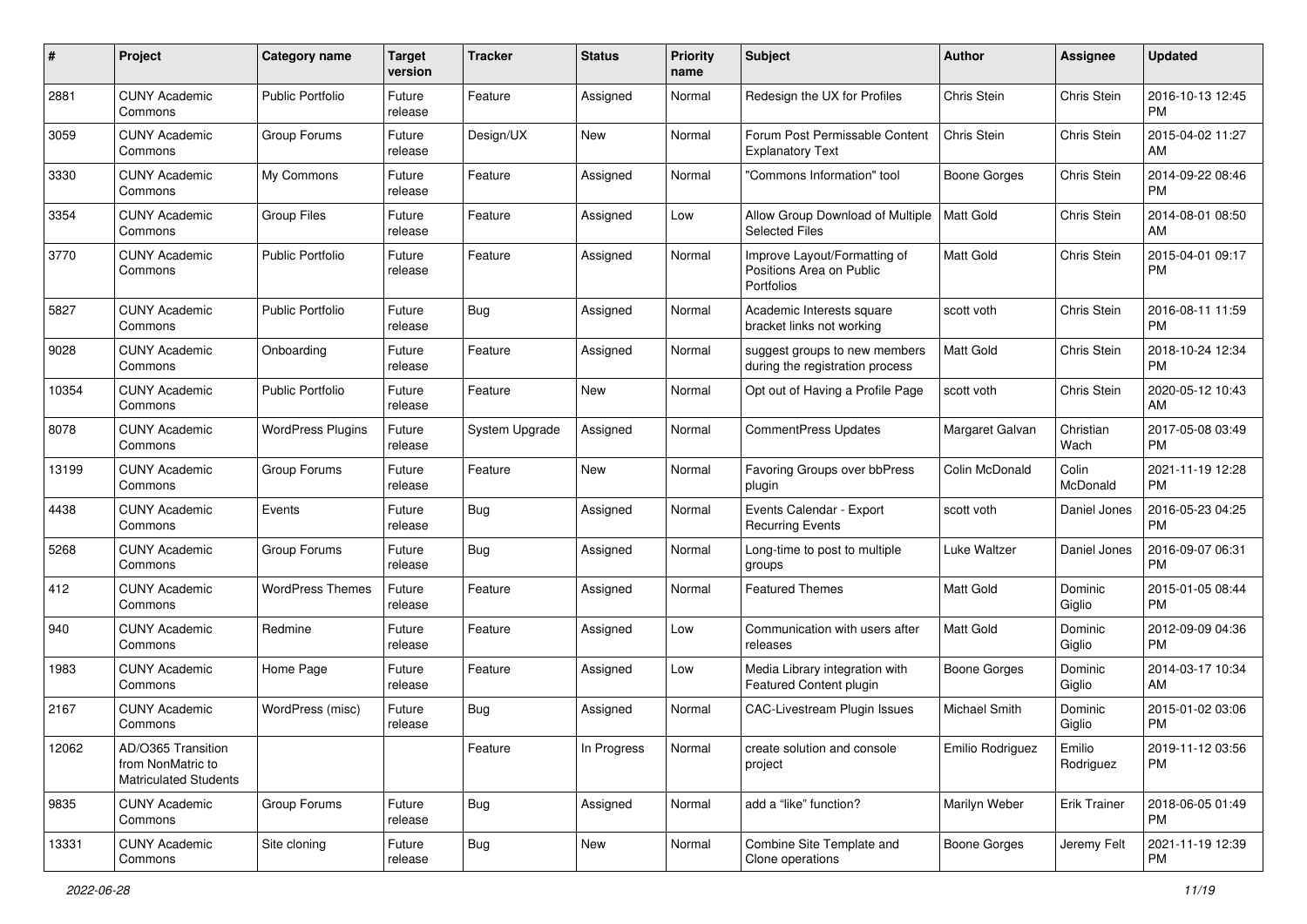| #     | Project                         | <b>Category name</b>           | <b>Target</b><br>version | <b>Tracker</b> | <b>Status</b>        | <b>Priority</b><br>name | <b>Subject</b>                                                                        | Author                  | <b>Assignee</b>    | <b>Updated</b>                |
|-------|---------------------------------|--------------------------------|--------------------------|----------------|----------------------|-------------------------|---------------------------------------------------------------------------------------|-------------------------|--------------------|-------------------------------|
| 13891 | <b>CUNY Academic</b><br>Commons | Internal Tools and<br>Workflow | 2.1.0                    | Feature        | <b>New</b>           | Normal                  | Migrate automated linting to<br>GitHub Actions                                        | <b>Boone Gorges</b>     | Jeremy Felt        | 2022-05-26 10:45<br>AM        |
| 15194 | <b>CUNY Academic</b><br>Commons | Internal Tools and<br>Workflow | 2.1.0                    | Feature        | New                  | Normal                  | PHPCS sniff for un-restored<br>switch_to_blog() calls                                 | <b>Boone Gorges</b>     | Jeremy Felt        | 2022-05-26 10:45<br>AM        |
| 8666  | <b>CUNY Academic</b><br>Commons | Teaching                       | Not tracked              | Documentation  | Assigned             | Normal                  | Create Teaching on the<br>Commons Resource Page                                       | Matt Gold               | Laurie Hurson      | 2019-09-23 03:16<br><b>PM</b> |
| 11517 | <b>CUNY Academic</b><br>Commons |                                | Not tracked              | Feature        | Assigned             | Normal                  | wp-accessibility plugin should not<br>strip 'target=" blank" by default               | <b>Boone Gorges</b>     | Laurie Hurson      | 2019-09-24 09:57<br>AM        |
| 11879 | <b>CUNY Academic</b><br>Commons |                                | Not tracked              | <b>Bug</b>     | <b>New</b>           | Normal                  | Hypothesis comments appearing<br>on multiple, different pdfs across<br>blogs          | Laurie Hurson           | Laurie Hurson      | 2019-09-19 02:39<br><b>PM</b> |
| 12446 | <b>CUNY Academic</b><br>Commons | Groups (misc)                  | Future<br>release        | Feature        | Reporter<br>Feedback | Normal                  | Toggle default site to group forum<br>posting                                         | Laurie Hurson           | Laurie Hurson      | 2020-03-10 11:57<br>AM        |
| 14475 | <b>CUNY Academic</b><br>Commons |                                | Not tracked              | Publicity      | New                  | Normal                  | <b>OER Showcase Page</b>                                                              | Laurie Hurson           | Laurie Hurson      | 2021-09-14 10:46<br>AM        |
| 2666  | <b>CUNY Academic</b><br>Commons | About page                     | Not tracked              | Documentation  | Assigned             | Normal                  | <b>Update About Text</b>                                                              | <b>Chris Stein</b>      | Luke Waltzer       | 2016-03-04 11:19<br>AM        |
| 5955  | <b>CUNY Academic</b><br>Commons | Outreach                       | Future<br>release        | Feature        | Assigned             | Normal                  | Create auto-newsletter for<br>commons members                                         | <b>Matt Gold</b>        | Luke Waltzer       | 2016-08-30 10:34<br>AM        |
| 6078  | <b>CUNY Academic</b><br>Commons | Blogs (BuddyPress)             | Future<br>release        | Feature        | New                  | Normal                  | <b>Explore Adding Network Blog</b><br>Metadata Plugin                                 | Luke Waltzer            | Luke Waltzer       | 2016-10-11 10:29<br><b>PM</b> |
| 6298  | <b>CUNY Academic</b><br>Commons | User Experience                | Not tracked              | Design/UX      | Assigned             | Normal                  | Examine data from survey                                                              | Matt Gold               | Margaret<br>Galvan | 2016-10-14 12:16<br><b>PM</b> |
| 7828  | <b>CUNY Academic</b><br>Commons |                                | Not tracked              | Feature        | Assigned             | Normal                  | Theme Assessment 2017                                                                 | Margaret Galvan         | Margaret<br>Galvan | 2017-05-02 10:41<br><b>PM</b> |
| 8211  | <b>CUNY Academic</b><br>Commons | <b>WordPress Themes</b>        | Future<br>release        | Feature        | <b>New</b>           | Normal                  | Theme Suggestions: Material<br>Design-Inspired Themes                                 | Margaret Galvan         | Margaret<br>Galvan | 2017-08-07 02:48<br><b>PM</b> |
| 12392 | <b>CUNY Academic</b><br>Commons | Help/Codex                     | Not tracked              | Documentation  | New                  | Normal                  | <b>Updates to Common Commons</b><br>Questions on Help Page                            | scott voth              | Margaret<br>Galvan | 2020-02-11 10:53<br>AM        |
| 3509  | <b>CUNY Academic</b><br>Commons | Publicity                      | 1.7                      | Publicity      | <b>New</b>           | Normal                  | Create 1.7 digital signage imagery                                                    | Micki Kaufman           | Marilyn<br>Weber   | 2014-10-01 12:40<br><b>PM</b> |
| 8837  | <b>CUNY Academic</b><br>Commons |                                | Not tracked              | Feature        | Assigned             | Normal                  | Create a form to request info from<br>people requesting premium<br>themes and plugins | <b>Matt Gold</b>        | Marilyn<br>Weber   | 2017-11-14 03:35<br><b>PM</b> |
| 9420  | <b>CUNY Academic</b><br>Commons | cuny.is                        | Not tracked              | Feature        | New                  | Normal                  | Request for http://cuny.is/streams                                                    | Raffi<br>Khatchadourian | Marilyn<br>Weber   | 2018-04-02 10:08<br>AM        |
| 12382 | <b>CUNY Academic</b><br>Commons | Membership                     | Not tracked              | Support        | New                  | Normal                  | Email request change                                                                  | Marilyn Weber           | Marilyn<br>Weber   | 2020-02-06 12:56<br><b>PM</b> |
| 370   | <b>CUNY Academic</b><br>Commons | Registration                   | Future<br>release        | Feature        | Assigned             | High                    | <b>Guest Accounts</b>                                                                 | Matt Gold               | Matt Gold          | 2015-04-09 09:33<br>PM        |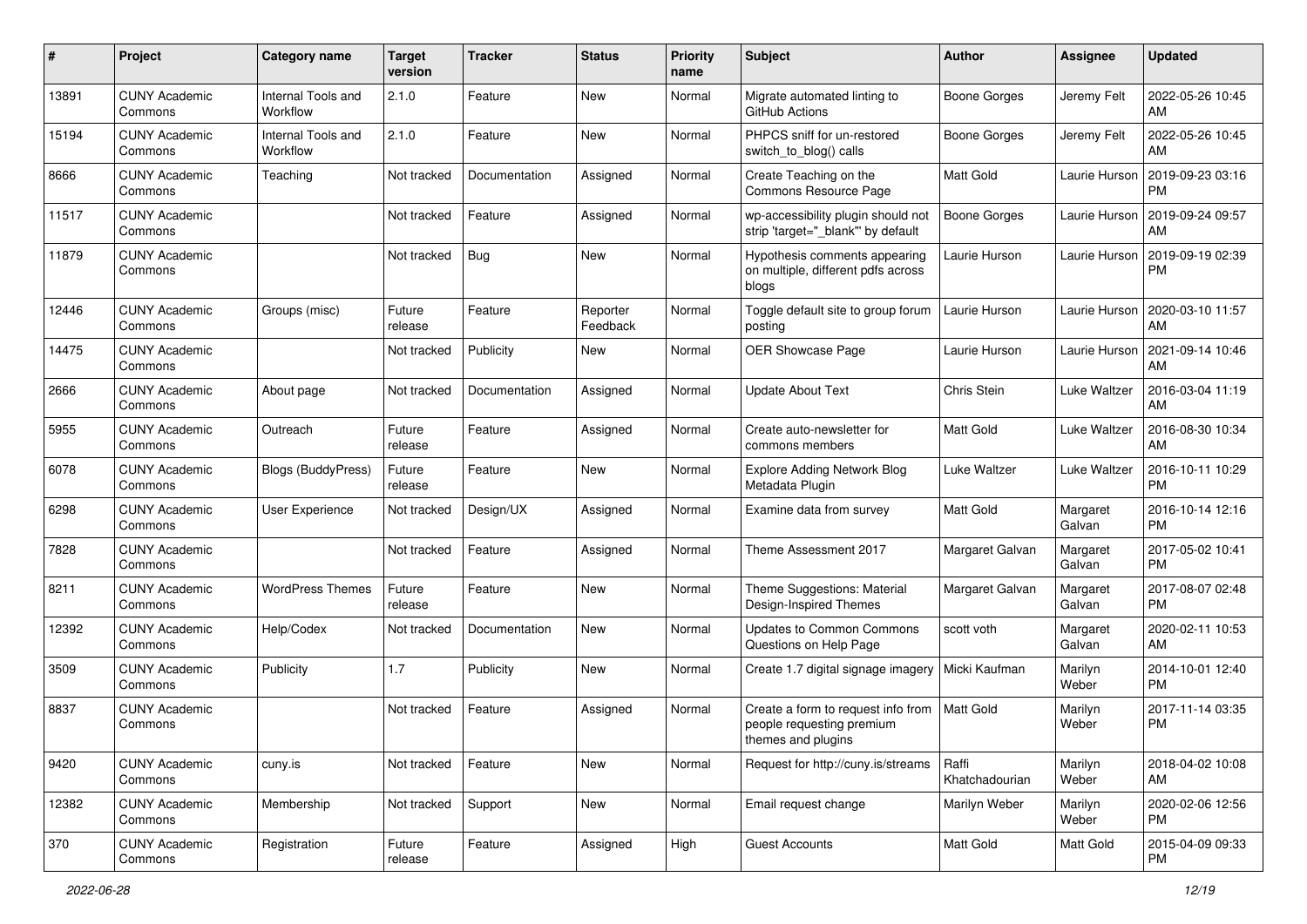| #     | <b>Project</b>                  | Category name            | <b>Target</b><br>version | <b>Tracker</b> | <b>Status</b>        | <b>Priority</b><br>name | <b>Subject</b>                                                                       | <b>Author</b>           | <b>Assignee</b>    | <b>Updated</b>                |
|-------|---------------------------------|--------------------------|--------------------------|----------------|----------------------|-------------------------|--------------------------------------------------------------------------------------|-------------------------|--------------------|-------------------------------|
| 2175  | <b>CUNY Academic</b><br>Commons | WordPress (misc)         | Not tracked              | Support        | Assigned             | Normal                  | Subscibe 2 vs. Jetpack<br>subscription options                                       | local admin             | <b>Matt Gold</b>   | 2016-01-26 04:58<br><b>PM</b> |
| 2573  | <b>NYCDH Community</b><br>Site  |                          |                          | Feature        | Reporter<br>Feedback | Normal                  | Add dh nyc twitter list feed to site                                                 | <b>Mark Newton</b>      | Matt Gold          | 2013-05-16 11:42<br><b>PM</b> |
| 3657  | <b>CUNY Academic</b><br>Commons | WordPress (misc)         | Not tracked              | Feature        | <b>New</b>           | Normal                  | Create alert for GC email<br>addresses                                               | Matt Gold               | Matt Gold          | 2016-04-14 11:29<br><b>PM</b> |
| 3691  | <b>CUNY Academic</b><br>Commons | <b>WordPress Plugins</b> | Future<br>release        | Bug            | <b>New</b>           | Normal                  | <b>WPMU Domain Mapping</b><br>Debugging on cdev                                      | Raymond Hoh             | Matt Gold          | 2014-12-12 09:04<br>AM        |
| 4225  | <b>CUNY Academic</b><br>Commons | <b>DiRT</b> Integration  | Future<br>release        | Design/UX      | <b>New</b>           | Normal                  | Add information to DIRT page (in<br>Create a Group)                                  | Samantha Raddatz        | <b>Matt Gold</b>   | 2015-06-26 03:14<br><b>PM</b> |
| 4972  | <b>CUNY Academic</b><br>Commons | Analytics                | Not tracked              | Bug            | <b>New</b>           | Normal                  | <b>Newsletter Analytics</b>                                                          | Stephen Real            | Matt Gold          | 2015-12-09 12:54<br><b>PM</b> |
| 8498  | <b>CUNY Academic</b><br>Commons | <b>WordPress Plugins</b> | Future<br>release        | Feature        | <b>New</b>           | Low                     | <b>Gravity Forms Email Users</b>                                                     | Raffi<br>Khatchadourian | Matt Gold          | 2017-10-13 12:58<br><b>PM</b> |
| 8607  | <b>CUNY Academic</b><br>Commons |                          | Not tracked              | Support        | <b>New</b>           | Normal                  | Paypal?                                                                              | Marilyn Weber           | Matt Gold          | 2018-05-15 01:37<br><b>PM</b> |
| 8898  | <b>CUNY Academic</b><br>Commons | Social Paper             | Not tracked              | Feature        | Assigned             | Normal                  | Usage data on docs and social<br>paper                                               | <b>Matt Gold</b>        | Matt Gold          | 2017-11-16 11:32<br>AM        |
| 9015  | <b>CUNY Academic</b><br>Commons | Groups (misc)            | Not tracked              | Outreach       | Assigned             | Normal                  | Email group admins the email<br>addresses of their groups                            | <b>Matt Gold</b>        | Matt Gold          | 2018-01-02 09:54<br>AM        |
| 10839 | <b>CUNY Academic</b><br>Commons | About page               | Not tracked              | Support        | <b>New</b>           | Normal                  | <b>Mission Statement Needs</b><br>Revision                                           | scott voth              | Matt Gold          | 2018-12-26 10:58<br>AM        |
| 11493 | <b>CUNY Academic</b><br>Commons | Domain Mapping           | Not tracked              | Support        | Reporter<br>Feedback | Normal                  | Domain Mapping Request - Talia<br>Schaffer                                           | scott voth              | Matt Gold          | 2019-08-06 08:39<br>AM        |
| 11545 | <b>CUNY Academic</b><br>Commons | <b>WordPress Plugins</b> | Not tracked              | Support        | <b>New</b>           | Normal                  | Twitter searches in WordPress                                                        | Gina Cherry             | <b>Matt Gold</b>   | 2019-09-23 01:03<br><b>PM</b> |
| 12484 | <b>CUNY Academic</b><br>Commons |                          | Not tracked              | Support        | Reporter<br>Feedback | Normal                  | Sign up Code for COIL Course<br>starting in March                                    | Laurie Hurson           | Matt Gold          | 2020-03-02 02:26<br><b>PM</b> |
| 8902  | <b>CUNY Academic</b><br>Commons | Design                   | Not tracked              | Feature        | Assigned             | Normal                  | Report back on research on<br><b>BuddyPress themes</b>                               | <b>Matt Gold</b>        | Michael Smith      | 2017-11-10 12:31<br><b>PM</b> |
| 3506  | <b>CUNY Academic</b><br>Commons | Publicity                | 1.7                      | Publicity      | <b>New</b>           | Normal                  | Prepare 1.7 email messaging                                                          | Micki Kaufman           | Micki<br>Kaufman   | 2014-10-01 12:36<br><b>PM</b> |
| 6392  | <b>CUNY Academic</b><br>Commons | Group Forums             | Future<br>release        | Design/UX      | Assigned             | Low                     | Composition/Preview Panes in<br>Forum Posts                                          | Luke Waltzer            | Paige Dupont       | 2016-10-21 04:26<br><b>PM</b> |
| 7624  | <b>CUNY Academic</b><br>Commons | BuddyPress (misc)        | Future<br>release        | Design/UX      | <b>New</b>           | Normal                  | <b>BP Notifications</b>                                                              | Luke Waltzer            | Paige Dupont       | 2017-02-08 10:43<br><b>PM</b> |
| 11393 | <b>CUNY Academic</b><br>Commons |                          | Not tracked              | Publicity      | <b>New</b>           | Normal                  | After 1.15 release, ceate a hero<br>slide and post about adding a site<br>to a group | scott voth              | Patrick<br>Sweeney | 2019-05-14 10:32<br>AM        |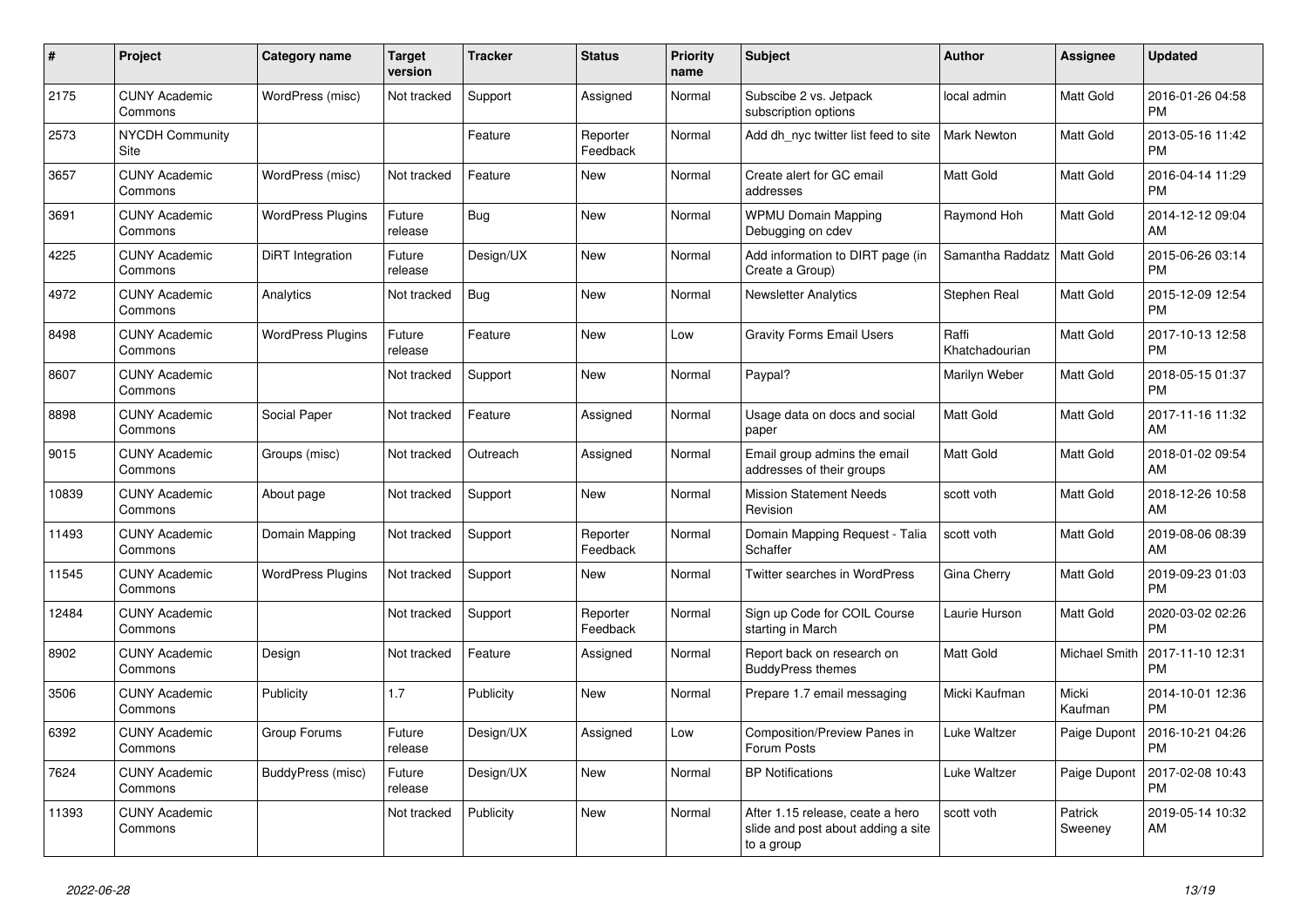| #    | <b>Project</b>                        | <b>Category name</b>       | <b>Target</b><br>version | Tracker    | <b>Status</b>        | Priority<br>name | <b>Subject</b>                                                                | Author                  | Assignee              | <b>Updated</b>                |
|------|---------------------------------------|----------------------------|--------------------------|------------|----------------------|------------------|-------------------------------------------------------------------------------|-------------------------|-----------------------|-------------------------------|
| 333  | <b>CUNY Academic</b><br>Commons       | <b>Email Notifications</b> | Future<br>release        | Feature    | Assigned             | Low              | Delay Forum Notification Email<br>Delivery Until After Editing Period<br>Ends | Matt Gold               | Raymond<br><b>Hoh</b> | 2015-11-09 06:01<br><b>PM</b> |
| 1192 | <b>CUNY Academic</b><br>Commons       | <b>Group Files</b>         | Future<br>release        | Feature    | Assigned             | Low              | When posting group files, allow<br>users to add a category without<br>saving  | Matt Gold               | Raymond<br><b>Hoh</b> | 2015-11-09 05:53<br><b>PM</b> |
| 2571 | <b>NYCDH Community</b><br>Site        |                            |                          | Feature    | Assigned             | Normal           | Add Google custom search box to<br>homepage                                   | Mark Newton             | Raymond<br><b>Hoh</b> | 2013-05-18 07:49<br><b>PM</b> |
| 2574 | <b>NYCDH Community</b><br><b>Site</b> |                            |                          | Feature    | Assigned             | Normal           | Add Way to Upload Files to<br>Groups                                          | <b>Mark Newton</b>      | Raymond<br><b>Hoh</b> | 2013-05-18 07:46<br><b>PM</b> |
| 3192 | <b>CUNY Academic</b><br>Commons       | Group Forums               | Future<br>release        | Feature    | Assigned             | Normal           | Customizable forum views for<br>bbPress 2.x group forums                      | Boone Gorges            | Raymond<br><b>Hoh</b> | 2015-11-09 12:47<br><b>PM</b> |
| 3369 | <b>CUNY Academic</b><br>Commons       | Reply By Email             | Not tracked              | Outreach   | Hold                 | Normal           | Release reply by email to WP<br>plugin directory                              | Matt Gold               | Raymond<br><b>Hoh</b> | 2016-03-01 12:46<br><b>PM</b> |
| 3492 | <b>CUNY Academic</b><br>Commons       | <b>WordPress Themes</b>    | Future<br>release        | Support    | Assigned             | Normal           | Add CBOX theme to the<br>Commons                                              | scott voth              | Raymond<br>Hoh        | 2014-10-08 05:55<br><b>PM</b> |
| 3517 | <b>CUNY Academic</b><br>Commons       | My Commons                 | Future<br>release        | Feature    | Assigned             | Normal           | Mute/Unmute My Commons<br>updates                                             | Matt Gold               | Raymond<br>Hoh        | 2015-11-09 01:19<br><b>PM</b> |
| 3536 | <b>CUNY Academic</b><br>Commons       | My Commons                 | Future<br>release        | Feature    | Assigned             | Normal           | Infinite Scroll on My Commons<br>page                                         | Matt Gold               | Raymond<br>Hoh        | 2015-04-13 04:42<br><b>PM</b> |
| 3577 | <b>CUNY Academic</b><br>Commons       | My Commons                 | Future<br>release        | Design/UX  | Assigned             | Normal           | Replies to items in My Commons                                                | Matt Gold               | Raymond<br><b>Hoh</b> | 2015-04-09 05:19<br><b>PM</b> |
| 3662 | <b>CUNY Academic</b><br>Commons       | <b>SEO</b>                 | Future<br>release        | Feature    | Assigned             | Normal           | Duplicate Content/SEO/Google<br>issues                                        | Matt Gold               | Raymond<br><b>Hoh</b> | 2015-04-13 04:37<br><b>PM</b> |
| 3939 | <b>CUNY Academic</b><br>Commons       | <b>WordPress Plugins</b>   | Future<br>release        | Bug        | Hold                 | Normal           | Activity stream support for<br>Co-Authors Plus plugin                         | Raymond Hoh             | Raymond<br><b>Hoh</b> | 2015-11-09 06:13<br><b>PM</b> |
| 4388 | <b>CUNY Academic</b><br>Commons       | WordPress (misc)           | Future<br>release        | Bug        | Assigned             | Normal           | Repeated request for<br>authentication.                                       | Alice.Lynn<br>McMichael | Raymond<br>Hoh        | 2015-08-11 07:35<br><b>PM</b> |
| 4535 | <b>CUNY Academic</b><br>Commons       | My Commons                 | Future<br>release        | Bug        | New                  | Low              | My Commons filter issue                                                       | scott voth              | Raymond<br>Hoh        | 2015-09-01 11:17<br>AM        |
| 5016 | <b>CUNY Academic</b><br>Commons       | Events                     | Future<br>release        | Feature    | Assigned             | Low              | Allow comments to be posted on<br>events                                      | Matt Gold               | Raymond<br>Hoh        | 2019-03-01 02:23<br><b>PM</b> |
| 5282 | <b>CUNY Academic</b><br>Commons       | Social Paper               | Future<br>release        | <b>Bug</b> | <b>New</b>           | Normal           | Replying via email directs to<br>paper but not individual comment.            | Marilyn Weber           | Raymond<br><b>Hoh</b> | 2016-03-02 01:48<br><b>PM</b> |
| 5691 | <b>CUNY Academic</b><br>Commons       | <b>Blogs (BuddyPress)</b>  | Future<br>release        | Bug        | Assigned             | High             | Differing numbers on Sites display   Matt Gold                                |                         | Raymond<br>Hoh        | 2016-06-13 01:37<br><b>PM</b> |
| 6644 | <b>CUNY Academic</b><br>Commons       |                            | Not tracked              | <b>Bug</b> | Reporter<br>Feedback | High             | White Screen at Login Pge                                                     | Luke Waltzer            | Raymond<br>Hoh        | 2016-11-21 10:34<br><b>PM</b> |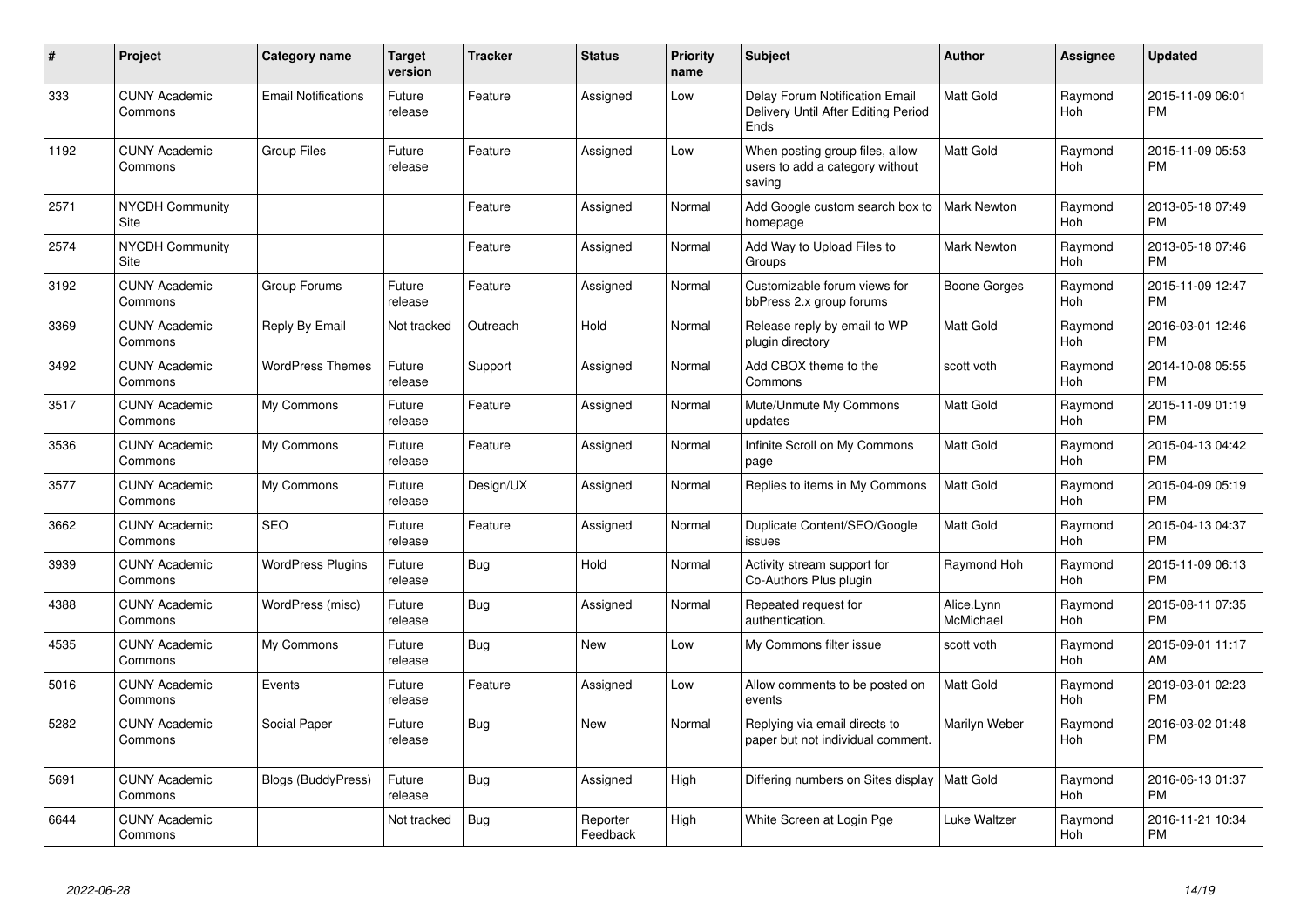| #     | Project                         | Category name              | <b>Target</b><br>version | <b>Tracker</b> | <b>Status</b>        | <b>Priority</b><br>name | <b>Subject</b>                                                   | Author              | <b>Assignee</b>       | <b>Updated</b>                |
|-------|---------------------------------|----------------------------|--------------------------|----------------|----------------------|-------------------------|------------------------------------------------------------------|---------------------|-----------------------|-------------------------------|
| 6671  | <b>CUNY Academic</b><br>Commons | Reply By Email             | Not tracked              | <b>Bug</b>     | Assigned             | Normal                  | 'Post too often" RBE error<br>message                            | <b>Matt Gold</b>    | Raymond<br>Hoh        | 2016-11-11 09:55<br>AM        |
| 6749  | <b>CUNY Academic</b><br>Commons | Events                     | Future<br>release        | <b>Bug</b>     | <b>New</b>           | Low                     | BPEO iCal request can trigger<br>very large number of DB queries | <b>Boone Gorges</b> | Raymond<br>Hoh        | 2016-11-15 10:09<br><b>PM</b> |
| 6995  | <b>CUNY Academic</b><br>Commons | Home Page                  | Not tracked              | <b>Bug</b>     | Assigned             | Normal                  | member filter on homepage not<br>working                         | <b>Matt Gold</b>    | Raymond<br><b>Hoh</b> | 2016-12-11 09:46<br><b>PM</b> |
| 7115  | <b>CUNY Academic</b><br>Commons | Groups (misc)              | Future<br>release        | Feature        | Reporter<br>Feedback | Normal                  | make licensing info clear during<br>group creation               | <b>Matt Gold</b>    | Raymond<br><b>Hoh</b> | 2020-12-08 11:32<br>AM        |
| 7928  | <b>CUNY Academic</b><br>Commons | Group Forums               | Not tracked              | <b>Bug</b>     | <b>New</b>           | Normal                  | Duplicate Forum post                                             | Luke Waltzer        | Raymond<br>Hoh        | 2017-04-11 09:27<br><b>PM</b> |
| 8976  | <b>CUNY Academic</b><br>Commons | Reply By Email             | Not tracked              | Feature        | Assigned             | Normal                  | Package RBE new topics<br>posting?                               | <b>Matt Gold</b>    | Raymond<br>Hoh        | 2017-12-04 02:34<br><b>PM</b> |
| 8991  | <b>CUNY Academic</b><br>Commons | Reply By Email             | Not tracked              | <b>Bug</b>     | Hold                 | Normal                  | RBE duplicate email message<br>issue                             | <b>Matt Gold</b>    | Raymond<br><b>Hoh</b> | 2018-02-18 08:53<br><b>PM</b> |
| 8992  | <b>NYCDH Community</b><br>Site  |                            |                          | Bug            | Assigned             | Normal                  | Multiple RBE error reports                                       | <b>Matt Gold</b>    | Raymond<br>Hoh        | 2017-12-11 05:43<br><b>PM</b> |
| 9060  | <b>CUNY Academic</b><br>Commons | Commons In A Box           | Not tracked              | Bug            | Hold                 | Normal                  | Problems with CBox image library<br>/ upload                     | Lisa Rhody          | Raymond<br>Hoh        | 2018-01-10 03:26<br><b>PM</b> |
| 9346  | <b>CUNY Academic</b><br>Commons | WordPress (misc)           | Not tracked              | Bug            | <b>New</b>           | Normal                  | Clone cetls.bmcc.cuny.edu for<br>development                     | Owen Roberts        | Raymond<br>Hoh        | 2018-03-06 05:35<br><b>PM</b> |
| 9729  | <b>CUNY Academic</b><br>Commons | <b>SEO</b>                 | Not tracked              | Support        | <b>New</b>           | Normal                  | 503 Errors showing on<br>newlaborforum.cuny.edu                  | Diane Krauthamer    | Raymond<br>Hoh        | 2018-05-22 04:48<br><b>PM</b> |
| 10262 | <b>CUNY Academic</b><br>Commons |                            | Not tracked              | Bug            | Reporter<br>Feedback | Normal                  | Newsletter Plugin: Broken Image<br>at Bottom of All Newsletters  | Mark Webb           | Raymond<br>Hoh        | 2018-08-30 05:17<br><b>PM</b> |
| 10659 | <b>CUNY Academic</b><br>Commons | Group Forums               | Future<br>release        | Feature        | Assigned             | Normal                  | Post to multiple groups via email                                | Matt Gold           | Raymond<br><b>Hoh</b> | 2018-11-15 12:54<br>AM        |
| 11149 | <b>CUNY Academic</b><br>Commons |                            | Not tracked              | Support        | Reporter<br>Feedback | Normal                  | comments getting blocked                                         | Marilyn Weber       | Raymond<br>Hoh        | 2019-03-26 11:40<br>AM        |
| 11243 | <b>CUNY Academic</b><br>Commons | BuddyPress (misc)          | Future<br>release        | <b>Bug</b>     | <b>New</b>           | Normal                  | Audit bp-custom.php                                              | Raymond Hoh         | Raymond<br>Hoh        | 2022-04-26 11:59<br>AM        |
| 11624 | <b>CUNY Academic</b><br>Commons | WordPress (misc)           | Not tracked              | Support        | <b>New</b>           | Normal                  | Change pages into posts or swap<br>database for a Commons site?  | Stephen Klein       | Raymond<br>Hoh        | 2019-07-09 11:04<br>AM        |
| 11649 | <b>CUNY Academic</b><br>Commons | <b>WordPress Plugins</b>   | 2.0.2                    | <b>Bug</b>     | In Progress          | Normal                  | CC license displayed on every<br>page                            | Gina Cherry         | Raymond<br><b>Hoh</b> | 2022-06-14 11:36<br>AM        |
| 11971 | <b>CUNY Academic</b><br>Commons | <b>Email Notifications</b> | Future<br>release        | <b>Bug</b>     | Reporter<br>Feedback | Low                     | Pictures obscured in emailed post<br>notifications               | Marilyn Weber       | Raymond<br>Hoh        | 2019-11-21 01:14<br><b>PM</b> |
| 12004 | CUNY Academic<br>Commons        |                            | Not tracked              | Support        | Reporter<br>Feedback | Normal                  | Notifications for spam blog<br>comments                          | Gina Cherry         | Raymond<br>Hoh        | 2019-11-01 12:05<br>PM        |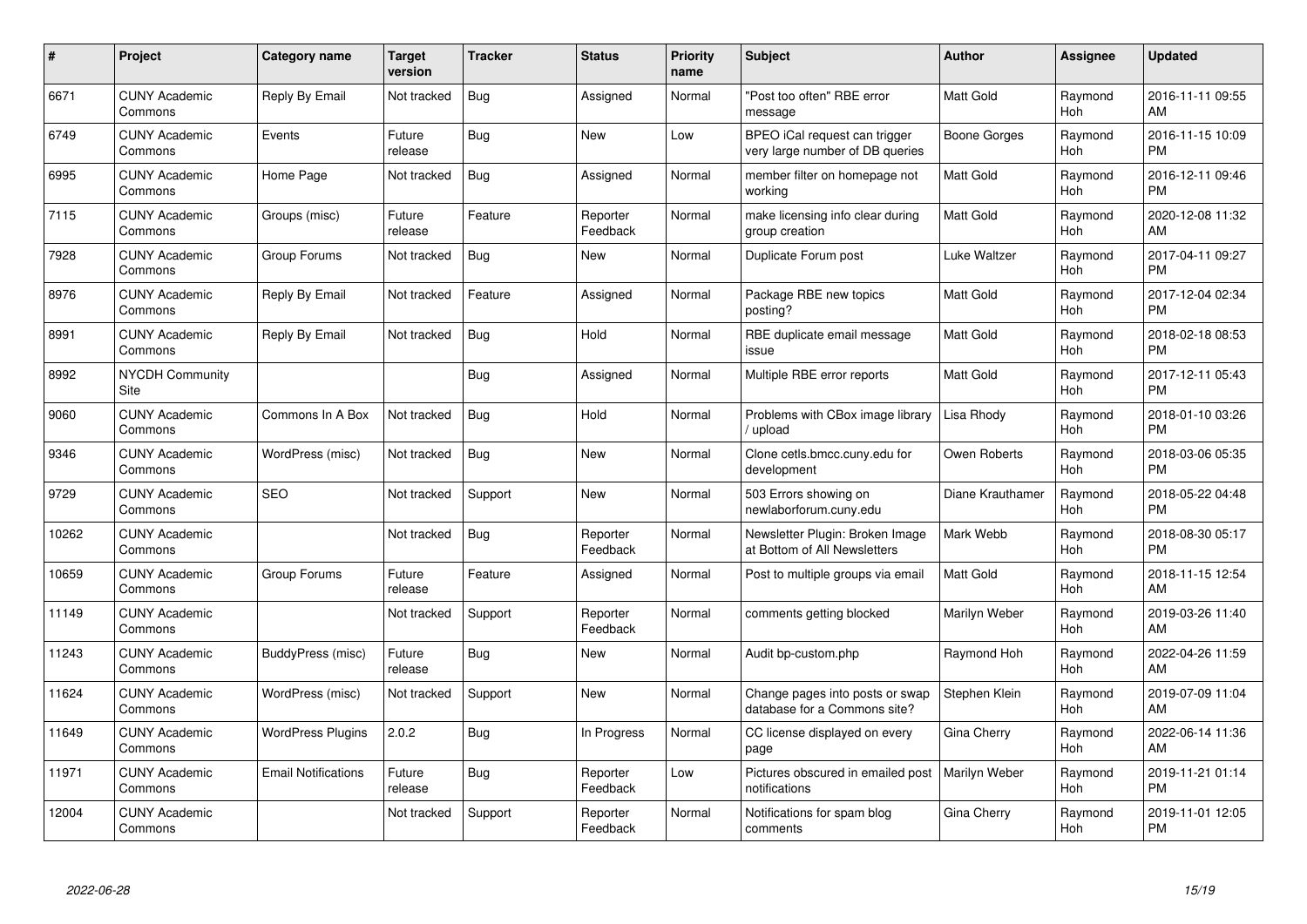| #     | Project                         | <b>Category name</b>     | <b>Target</b><br>version | <b>Tracker</b> | <b>Status</b>                       | <b>Priority</b><br>name | Subject                                                                   | Author                  | <b>Assignee</b>       | <b>Updated</b>                |
|-------|---------------------------------|--------------------------|--------------------------|----------------|-------------------------------------|-------------------------|---------------------------------------------------------------------------|-------------------------|-----------------------|-------------------------------|
| 12741 | <b>CUNY Academic</b><br>Commons | <b>WordPress Plugins</b> | Not tracked              | Support        | Reporter<br>Feedback                | Normal                  | Tableau Public Viz Block                                                  | Marilyn Weber           | Raymond<br>Hoh        | 2020-05-12 11:00<br>AM        |
| 13286 | <b>CUNY Academic</b><br>Commons |                          | Not tracked              | Support        | <b>New</b>                          | Normal                  | problem connecting with<br>WordPress app                                  | Marilyn Weber           | Raymond<br><b>Hoh</b> | 2020-09-08 11:16<br>AM        |
| 13328 | <b>CUNY Academic</b><br>Commons | Group Forums             | Not tracked              | <b>Bug</b>     | Reporter<br>Feedback                | Normal                  | cross-posting in two related<br>groups                                    | Marilyn Weber           | Raymond<br>Hoh        | 2020-09-15 10:39<br><b>PM</b> |
| 13358 | <b>CUNY Academic</b><br>Commons | Group Forums             | Future<br>release        | Feature        | <b>New</b>                          | Normal                  | Improved UI for group forum<br>threading settings                         | Boone Gorges            | Raymond<br>Hoh        | 2021-11-19 12:27<br>PM        |
| 13430 | <b>CUNY Academic</b><br>Commons | Reply By Email           | Not tracked              | <b>Bug</b>     | <b>New</b>                          | Normal                  | Delay in RBE                                                              | Luke Waltzer            | Raymond<br>Hoh        | 2020-10-13 11:16<br>AM        |
| 13457 | <b>CUNY Academic</b><br>Commons | Group Forums             | 2.0.2                    | <b>Bug</b>     | New                                 | High                    | Forum post not sending<br>notifications                                   | Filipa Calado           | Raymond<br>Hoh        | 2022-06-14 11:36<br>AM        |
| 13946 | <b>CUNY Academic</b><br>Commons | <b>WordPress Plugins</b> | 2.1.0                    | Support        | Assigned                            | Normal                  | Custom Embed handler For<br>OneDrive files                                | scott voth              | Raymond<br>Hoh        | 2022-05-26 10:46<br>AM        |
| 14439 | <b>CUNY Academic</b><br>Commons | Spam/Spam<br>Prevention  | 2.0.2                    | Support        | Assigned                            | Normal                  | Aprroved comments held for<br>moderation                                  | Laurie Hurson           | Raymond<br>Hoh        | 2022-06-14 11:36<br>AM        |
| 14496 | <b>CUNY Academic</b><br>Commons | Domain Mapping           | Future<br>release        | <b>Bug</b>     | New                                 | Normal                  | Mapped domain SSO uses<br>third-party cookies                             | Raymond Hoh             | Raymond<br><b>Hoh</b> | 2021-05-24 04:03<br><b>PM</b> |
| 14983 | <b>CUNY Academic</b><br>Commons | WordPress (misc)         | Not tracked              | Support        | Reporter<br>Feedback                | Normal                  | "Read More" tag not working                                               | Rebecca Krisel          | Raymond<br>Hoh        | 2021-11-23 01:17<br><b>PM</b> |
| 14994 | <b>CUNY Academic</b><br>Commons | cdev.gc.cuny.edu         | Not tracked              | Support        | In Progress                         | Normal                  | Clear Cache on CDEV                                                       | scott voth              | Raymond<br>Hoh        | 2021-12-07 03:51<br><b>PM</b> |
| 15516 | <b>CUNY Academic</b><br>Commons | <b>WordPress Plugins</b> |                          | <b>Bug</b>     | Reporter<br>Feedback                | Normal                  | Can't publish or save draft of post<br>on wordpress.com                   | Raffi<br>Khatchadourian | Raymond<br>Hoh        | 2022-03-02 05:52<br><b>PM</b> |
| 15978 | <b>CUNY Academic</b><br>Commons | WordPress - Media        | 2.0.2                    | Support        | Reporter<br>Feedback                | Normal                  | .tex files?                                                               | Marilyn Weber           | Raymond<br>Hoh        | 2022-06-14 11:36<br>AM        |
| 16110 | <b>CUNY Academic</b><br>Commons |                          |                          | Support        | Reporter<br>Feedback                | Normal                  | remove Creative Commons<br>license from pages?                            | Marilyn Weber           | Raymond<br>Hoh        | 2022-05-17 06:11<br><b>PM</b> |
| 16177 | <b>CUNY Academic</b><br>Commons | Reply By Email           |                          | <b>Bug</b>     | New                                 | Normal                  | Switch to Inbound mode for RBE                                            | Raymond Hoh             | Raymond<br>Hoh        | 2022-05-30 04:32<br><b>PM</b> |
| 16245 | <b>CUNY Academic</b><br>Commons | WordPress (misc)         |                          | <b>Bug</b>     | Reporter<br>Feedback                | Normal                  | Save Button missing on<br>WordPress Profile page                          | scott voth              | Raymond<br>Hoh        | 2022-06-16 03:09<br><b>PM</b> |
| 16291 | <b>CUNY Academic</b><br>Commons | Site cloning             | 2.0.2                    | Support        | Staged for<br>Production<br>Release | Normal                  | Images coming up blank in Media   Marilyn Weber<br>Library                |                         | Raymond<br>Hoh        | 2022-06-23 08:28<br>PM        |
| 16296 | <b>CUNY Academic</b><br>Commons | Home Page                | 2.0.2                    | i Bug          | Staged for<br>Production<br>Release | Normal                  | "Visit Profile" link on Member<br>Directory page doesn't work<br>properly | Raymond Hoh             | Raymond<br>Hoh        | 2022-06-24 07:54<br>PM        |
| 16306 | <b>CUNY Academic</b><br>Commons | Messages                 | 2.0.2                    | <b>Bug</b>     | Assigned                            | Normal                  | Confusing messaging on send<br>message page                               | Matt Gold               | Raymond<br>Hoh        | 2022-06-27 08:09<br><b>PM</b> |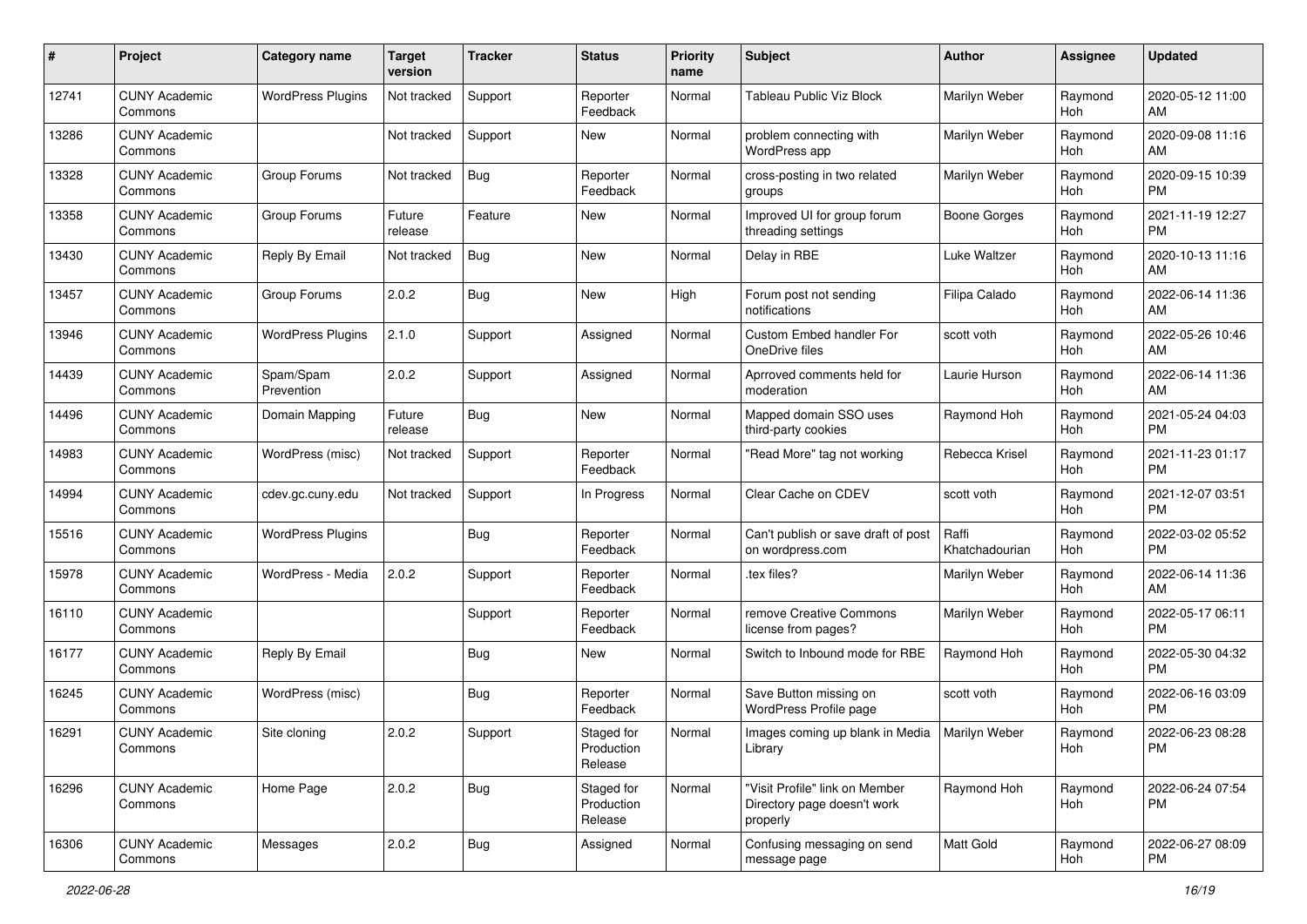| $\#$ | <b>Project</b>                  | Category name            | <b>Target</b><br>version | Tracker   | <b>Status</b>        | <b>Priority</b><br>name | <b>Subject</b>                                                        | <b>Author</b>     | <b>Assignee</b>     | <b>Updated</b>                |
|------|---------------------------------|--------------------------|--------------------------|-----------|----------------------|-------------------------|-----------------------------------------------------------------------|-------------------|---------------------|-------------------------------|
| 497  | <b>CUNY Academic</b><br>Commons | <b>WordPress Plugins</b> | Future<br>release        | Feature   | Assigned             | Normal                  | Drag and Drop Ordering on<br>Gallery Post Plugin                      | <b>Matt Gold</b>  | Ron Rennick         | 2015-11-09 06:18<br><b>PM</b> |
| 308  | <b>CUNY Academic</b><br>Commons | Registration             | Future<br>release        | Feature   | <b>New</b>           | Normal                  | Group recommendations for<br>signup process                           | Boone Gorges      | Samantha<br>Raddatz | 2015-11-09 05:07<br><b>PM</b> |
| 310  | <b>CUNY Academic</b><br>Commons | BuddyPress (misc)        | Future<br>release        | Feature   | Assigned             | Low                     | Friend Request Email                                                  | Matt Gold         | Samantha<br>Raddatz | 2015-11-09 05:08<br><b>PM</b> |
| 481  | <b>CUNY Academic</b><br>Commons | Groups (misc)            | Future<br>release        | Feature   | Assigned             | Normal                  | ability to archive inactive groups<br>and blogs                       | Michael Mandiberg | Samantha<br>Raddatz | 2015-11-09 05:56<br><b>PM</b> |
| 653  | <b>CUNY Academic</b><br>Commons | Group Blogs              | Future<br>release        | Feature   | Assigned             | Normal                  | Redesign Integration of Groups<br>and Blogs                           | <b>Matt Gold</b>  | Samantha<br>Raddatz | 2015-11-09 05:40<br><b>PM</b> |
| 1105 | <b>CUNY Academic</b><br>Commons | WordPress (misc)         | Future<br>release        | Feature   | Assigned             | Normal                  | Rephrase Blog Privacy Options                                         | Matt Gold         | Samantha<br>Raddatz | 2015-11-09 06:19<br><b>PM</b> |
| 1456 | <b>CUNY Academic</b><br>Commons | Group Invitations        | Future<br>release        | Feature   | Reporter<br>Feedback | Low                     | Invite to Group Button from Profile   Matt Gold<br>Field              |                   | Samantha<br>Raddatz | 2015-11-09 05:59<br><b>PM</b> |
| 3458 | <b>CUNY Academic</b><br>Commons | Groups (misc)            | Future<br>release        | Feature   | Assigned             | Normal                  | Filter Members of Group by<br>Campus                                  | Michael Smith     | Samantha<br>Raddatz | 2014-09-26 08:32<br><b>PM</b> |
| 3473 | <b>CUNY Academic</b><br>Commons | User Experience          | Future<br>release        | Feature   | Assigned             | Normal                  | Commons profile: Add help info<br>about "Positions" replacing "title" | Keith Miyake      | Samantha<br>Raddatz | 2015-11-09 02:28<br><b>PM</b> |
| 4027 | <b>CUNY Academic</b><br>Commons | Commons In A Box         | Not tracked              | Design/UX | Assigned             | Normal                  | Usability review of CBOX update<br>procedures                         | <b>Matt Gold</b>  | Samantha<br>Raddatz | 2015-05-11 06:36<br><b>PM</b> |
| 4221 | <b>CUNY Academic</b><br>Commons | Group Forums             | Future<br>release        | Design/UX | Assigned             | Normal                  | Add 'Number of Posts' display<br>option to Forum page                 | Samantha Raddatz  | Samantha<br>Raddatz | 2015-06-26 02:21<br><b>PM</b> |
| 4226 | <b>CUNY Academic</b><br>Commons | <b>BuddyPress Docs</b>   | Future<br>release        | Design/UX | <b>New</b>           | Normal                  | Add option to connect a Doc with<br>a Group                           | Samantha Raddatz  | Samantha<br>Raddatz | 2015-09-09 04:08<br><b>PM</b> |
| 4235 | <b>CUNY Academic</b><br>Commons |                          | Not tracked              | Design/UX | Assigned             | Normal                  | Explore user experience around<br>comments on forum topics vs<br>docs | <b>Matt Gold</b>  | Samantha<br>Raddatz | 2015-07-21 10:23<br>AM        |
| 4253 | <b>CUNY Academic</b><br>Commons | <b>Public Portfolio</b>  | Future<br>release        | Design/UX | New                  | Normal                  | Encourage users to add portfolio<br>content                           | Samantha Raddatz  | Samantha<br>Raddatz | 2015-07-07 11:32<br>AM        |
| 4404 | <b>CUNY Academic</b><br>Commons | <b>Public Portfolio</b>  | Future<br>release        | Design/UX | Assigned             | Normal                  | Change color of permissions info<br>on portfolio editing interface    | <b>Matt Gold</b>  | Samantha<br>Raddatz | 2015-08-11 05:28<br><b>PM</b> |
| 4622 | <b>CUNY Academic</b><br>Commons | <b>Public Portfolio</b>  | Future<br>release        | Design/UX | <b>New</b>           | Normal                  | <b>Profile Visibility Settings</b>                                    | Samantha Raddatz  | Samantha<br>Raddatz | 2015-09-21 12:18<br><b>PM</b> |
| 4661 | <b>CUNY Academic</b><br>Commons | User Experience          | Future<br>release        | Bug       | Assigned             | Normal                  | Simplify Events text                                                  | Matt Gold         | Samantha<br>Raddatz | 2015-10-02 09:06<br><b>PM</b> |
| 4986 | <b>CUNY Academic</b><br>Commons | ZenDesk                  | Not tracked              | Support   | Assigned             | Normal                  | Prepare documentation for<br>Zendesk re web widget                    | <b>Matt Gold</b>  | Samantha<br>Raddatz | 2016-02-25 03:09<br><b>PM</b> |
| 5050 | <b>CUNY Academic</b><br>Commons | Social Paper             | Future<br>release        | Feature   | <b>New</b>           | Low                     | Making comments visible in SP<br>editing mode (SP suggestion #1)      | Marilyn Weber     | Samantha<br>Raddatz | 2019-09-17 11:10<br><b>PM</b> |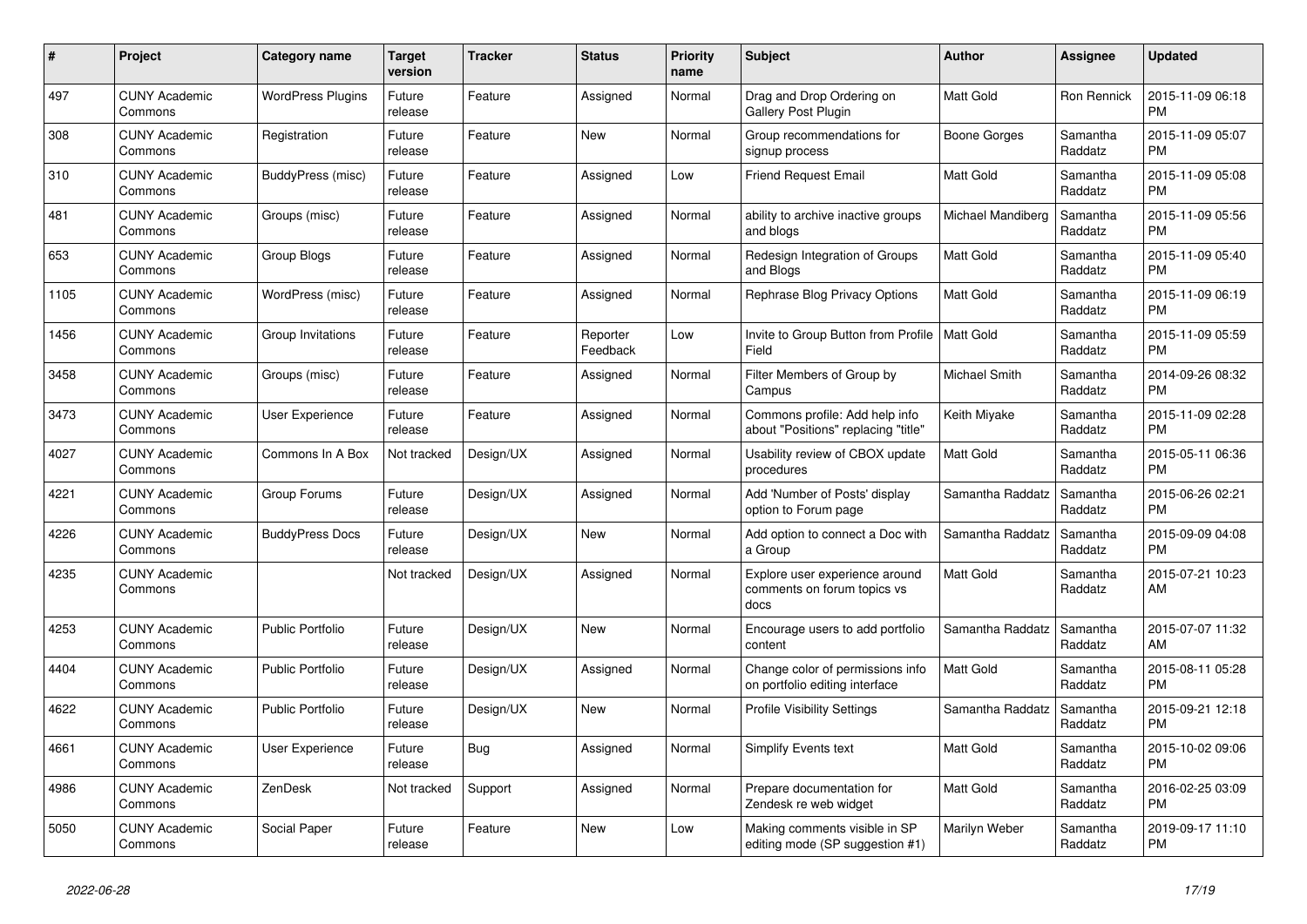| #     | Project                         | <b>Category name</b>        | Target<br>version | <b>Tracker</b> | <b>Status</b>        | <b>Priority</b><br>name | <b>Subject</b>                                                                                                                                        | Author                  | <b>Assignee</b>     | <b>Updated</b>                |
|-------|---------------------------------|-----------------------------|-------------------|----------------|----------------------|-------------------------|-------------------------------------------------------------------------------------------------------------------------------------------------------|-------------------------|---------------------|-------------------------------|
| 5053  | <b>CUNY Academic</b><br>Commons | Social Paper                | Future<br>release | Feature        | <b>New</b>           | Low                     | Scrollable menu to add readers<br>(SP suggestion #4)                                                                                                  | Marilyn Weber           | Samantha<br>Raddatz | 2016-04-21 05:21<br><b>PM</b> |
| 5058  | <b>CUNY Academic</b><br>Commons | Social Paper                | Future<br>release | Feature        | New                  | Low                     | Can there be a clearer signal that<br>even when comments have<br>already been made you add<br>comments by clicking on the side?<br>(SP suggestion #5) | Marilyn Weber           | Samantha<br>Raddatz | 2016-02-11 10:24<br><b>PM</b> |
| 5183  | <b>CUNY Academic</b><br>Commons | Social Paper                | Future<br>release | Design/UX      | New                  | Normal                  | Creating a new paper when<br>viewing an existing paper                                                                                                | Raffi<br>Khatchadourian | Samantha<br>Raddatz | 2016-02-02 12:09<br><b>PM</b> |
| 5225  | <b>CUNY Academic</b><br>Commons | Registration                | Future<br>release | Feature        | Assigned             | Normal                  | On-boarding Issues                                                                                                                                    | Luke Waltzer            | Samantha<br>Raddatz | 2016-02-12 02:58<br><b>PM</b> |
| 5298  | <b>CUNY Academic</b><br>Commons |                             | Not tracked       | Publicity      | New                  | Normal                  | Survey Pop-Up Text                                                                                                                                    | Samantha Raddatz        | Samantha<br>Raddatz | 2016-03-22 12:27<br><b>PM</b> |
| 5317  | <b>CUNY Academic</b><br>Commons | Group Blogs                 | Not tracked       | <b>Bug</b>     | Reporter<br>Feedback | Normal                  | Notifications of New Post Didn't<br>Come                                                                                                              | Luke Waltzer            | Samantha<br>Raddatz | 2016-03-21 10:41<br><b>PM</b> |
| 5397  | <b>CUNY Academic</b><br>Commons | Social Paper                | Future<br>release | Feature        | New                  | Normal                  | frustrating to have to<br>enable/disable in SP                                                                                                        | Marilyn Weber           | Samantha<br>Raddatz | 2016-04-20 03:39<br><b>PM</b> |
| 10439 | <b>CUNY Academic</b><br>Commons | Design                      | 2.1.0             | Design/UX      | <b>New</b>           | Normal                  | Create Style Guide for Commons                                                                                                                        | Sonja Leix              | Sara Cannon         | 2022-06-23 06:20<br><b>PM</b> |
| 10580 | <b>CUNY Academic</b><br>Commons | Information<br>Architecture | Future<br>release | Design/UX      | New                  | Normal                  | Primary nav item review                                                                                                                               | <b>Boone Gorges</b>     | Sara Cannon         | 2021-11-19 12:37<br><b>PM</b> |
| 2612  | <b>CUNY Academic</b><br>Commons |                             | Not tracked       | Publicity      | Assigned             | Normal                  | Pinterest site for the Commons                                                                                                                        | local admin             | Sarah<br>Morgano    | 2016-03-04 11:19<br>AM        |
| 3510  | <b>CUNY Academic</b><br>Commons | Publicity                   | 1.7               | Publicity      | Assigned             | Normal                  | Post on the News Blog re: 'My<br>Commons'                                                                                                             | Micki Kaufman           | Sarah<br>Morgano    | 2014-10-15 11:18<br>AM        |
| 3511  | <b>CUNY Academic</b><br>Commons | Publicity                   | 1.7               | Publicity      | Assigned             | Normal                  | Social media for 1.7                                                                                                                                  | Micki Kaufman           | Sarah<br>Morgano    | 2014-10-14 03:32<br><b>PM</b> |
| 5826  | <b>CUNY Academic</b><br>Commons | <b>WordPress Plugins</b>    | Future<br>release | Support        | Reporter<br>Feedback | Normal                  | <b>Remove Subscription Options</b><br>plugin from directory                                                                                           | Sarah Morgano           | Sarah<br>Morgano    | 2016-10-21 04:14<br><b>PM</b> |
| 636   | <b>CUNY Academic</b><br>Commons | WordPress (misc)            | Not tracked       | Support        | Assigned             | Normal                  | Create Lynda.com-like Table of<br>Contents for Prospective Tutorial<br>Screencasts                                                                    | Matt Gold               | scott voth          | 2016-02-23 03:12<br><b>PM</b> |
| 3524  | <b>CUNY Academic</b><br>Commons | Documentation               | Not tracked       | Documentation  | Assigned             | Normal                  | Post describing all you can do<br>when starting up a new<br>blog/group                                                                                | Matt Gold               | scott voth          | 2014-10-04 12:56<br><b>PM</b> |
| 3565  | <b>CUNY Academic</b><br>Commons | My Commons                  | Not tracked       | Documentation  | New                  | Normal                  | Load Newest inconsistencies                                                                                                                           | Chris Stein             | scott voth          | 2015-11-09 01:16<br>PM        |
| 4222  | <b>CUNY Academic</b><br>Commons | User Experience             | Future<br>release | Design/UX      | New                  | Normal                  | Add information to 'Delete<br>Account' page                                                                                                           | Samantha Raddatz        | scott voth          | 2015-06-26 11:35<br>AM        |
| 6115  | <b>CUNY Academic</b><br>Commons | Publicity                   | Not tracked       | Feature        | Assigned             | Normal                  | create digital signage for GC                                                                                                                         | Matt Gold               | scott voth          | 2016-10-11 10:09<br>PM        |